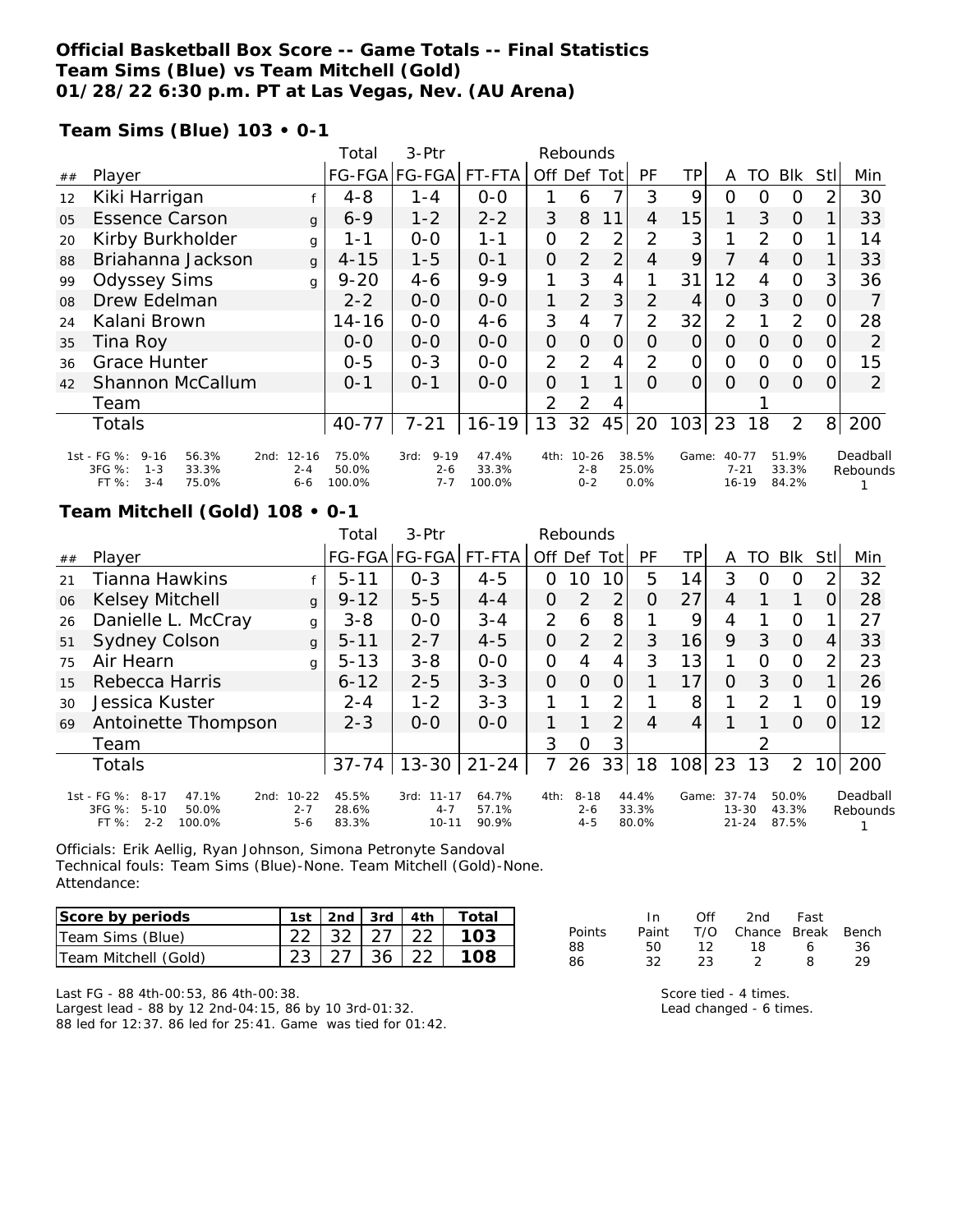## **Team Sims (Blue) vs Team Mitchell (Gold) 01/28/22 6:30 p.m. PT at Las Vegas, Nev. (AU Arena) 1st PERIOD Play-by-Play (Page 1)**

| HOME TEAM: Team Mitchell (Gold)      | Time  | Score             |                | Margin VISITORS: Team Sims (Blue)  |
|--------------------------------------|-------|-------------------|----------------|------------------------------------|
| GOOD! LAYUP by Kelsey Mitchell [PNT] | 09:55 | $2 - 0$           | H <sub>2</sub> |                                    |
| ASSIST by Danielle L. McCray         | 09:55 |                   |                |                                    |
|                                      | 09:40 |                   |                | TURNOVR by Briahanna Jackson       |
| TURNOVR by Sydney Colson             | 09:16 |                   |                |                                    |
|                                      | 09:14 |                   |                | STEAL by Kirby Burkholder          |
| REBOUND (DEF) by Danielle L. McCray  | 09:03 |                   |                | MISSED 3 PTR by Briahanna Jackson  |
| GOOD! 3 PTR by Kelsey Mitchell       | 08:55 | $5-0$             | H 5            |                                    |
| ASSIST by Danielle L. McCray         | 08:55 |                   |                |                                    |
|                                      | 08:36 |                   |                | TURNOVR by Essence Carson          |
| STEAL by Danielle L. McCray          | 08:34 |                   |                |                                    |
| GOOD! JUMPER by Danielle L. McCray   | 08:30 | $7 - 0$           | H 7            |                                    |
| ASSIST by Air Hearn                  | 08:30 |                   |                |                                    |
|                                      | 08:26 |                   |                | TIMEOUT 30sec                      |
|                                      |       |                   |                |                                    |
|                                      | 08:26 |                   |                | <b>TIMEOUT MEDIA</b>               |
|                                      | 08:26 |                   |                | SUB IN: Kalani Brown               |
|                                      | 08:26 |                   |                | SUB OUT: Kirby Burkholder          |
|                                      | 08:15 |                   |                | MISSED LAYUP by Briahanna Jackson  |
|                                      | 08:15 |                   |                | REBOUND (OFF) by Kalani Brown      |
|                                      | 08:12 | $7 - 2$           | H 5            | GOOD! LAYUP by Kalani Brown [PNT]  |
| MISSED 3 PTR by Tianna Hawkins       | 07:52 |                   |                | REBOUND (DEF) by Essence Carson    |
|                                      | 07:35 | $7 - 4$           | H 3            | GOOD! LAYUP by Kalani Brown [PNT]  |
| MISSED JUMPER by Tianna Hawkins      | 07:20 |                   |                | REBOUND (DEF) by (TEAM)            |
| FOUL by Tianna Hawkins (P1T1)        | 06:59 | $7 - 5$           | H <sub>2</sub> | GOOD! FT SHOT by Kalani Brown      |
|                                      | 06:59 | $7 - 6$           | H 1            | GOOD! FT SHOT by Kalani Brown      |
|                                      | 06:59 |                   |                | SUB IN: Grace Hunter               |
|                                      | 06:59 |                   |                | SUB OUT: Odyssey Sims              |
|                                      |       | <i>06:59 S 24</i> |                |                                    |
|                                      | 06:47 |                   |                | FOUL by Essence Carson (P1T1)      |
|                                      | 06:47 |                   |                | SUB IN: Drew Edelman               |
|                                      | 06:47 |                   |                | SUB OUT: Kiki Harrigan             |
|                                      |       | 06:47 P 51        |                |                                    |
| MISSED 3 PTR by Sydney Colson        | 06:44 |                   |                | REBOUND (DEF) by Essence Carson    |
| REBOUND (DEF) by Danielle L. McCray  | 06:36 |                   |                | MISSED 3 PTR by Grace Hunter       |
| MISSED JUMPER by Kelsey Mitchell     | 06:28 |                   |                | REBOUND (DEF) by Grace Hunter      |
| REBOUND (DEF) by Tianna Hawkins      | 06:15 |                   |                | MISSED LAYUP by Briahanna Jackson  |
| GOOD! 3 PTR by Kelsey Mitchell       | 06:06 | $10-6$            | H 4            |                                    |
| ASSIST by Danielle L. McCray         | 06:06 |                   |                |                                    |
| REBOUND (DEF) by Air Hearn           | 05:40 |                   |                | MISSED JUMPER by Grace Hunter      |
| MISSED 3 PTR by Air Hearn            | 05:21 |                   |                | REBOUND (DEF) by Briahanna Jackson |
|                                      | 05:14 |                   |                | TURNOVR by Briahanna Jackson       |
|                                      | 05:14 |                   |                |                                    |
| SUB IN: Jessica Kuster               |       |                   |                | SUB IN: Kirby Burkholder           |
| SUB OUT: Tianna Hawkins              | 05:14 |                   |                | SUB OUT: Briahanna Jackson         |
| <b>TURNOVR by Jessica Kuster</b>     | 04:51 |                   |                |                                    |
| SUB IN: Antoinette Thompson          | 04:51 |                   |                | SUB IN: Odyssey Sims               |
| SUB IN: Rebecca Harris               | 04:51 |                   |                | SUB OUT: Essence Carson            |
| SUB OUT: Air Hearn                   | 04:51 |                   |                |                                    |
| SUB OUT: Danielle L. McCray          | 04:51 |                   |                |                                    |
|                                      | 04:42 |                   |                | TURNOVR by Drew Edelman            |
| GOOD! 3 PTR by Rebecca Harris        | 04:40 | $13 - 6$          | H 7            |                                    |
| ASSIST by Sydney Colson              | 04:40 |                   |                |                                    |
|                                      | 04:25 | $13 - 8$          | H 5            | GOOD! JUMPER by Kalani Brown       |
|                                      | 04:25 |                   |                | ASSIST by Odyssey Sims             |
| MISSED 3 PTR by Rebecca Harris       | 04:07 |                   |                | REBOUND (DEF) by Odyssey Sims      |
|                                      | 04:01 |                   |                | MISSED LAYUP by Grace Hunter       |
|                                      | 04:01 |                   |                | REBOUND (OFF) by Drew Edelman      |
|                                      | 03:57 | $13 - 10$         | H 3            | GOOD! LAYUP by Drew Edelman [PNT]  |
| FOUL by Antoinette Thompson (P1T2)   | 03:33 |                   |                |                                    |
|                                      |       | 03:33 0 99        |                |                                    |
|                                      | 03:31 | $13 - 13$         | T <sub>1</sub> | GOOD! 3 PTR by Odyssey Sims        |
|                                      | 03:31 |                   |                | ASSIST by Briahanna Jackson        |
|                                      |       |                   |                |                                    |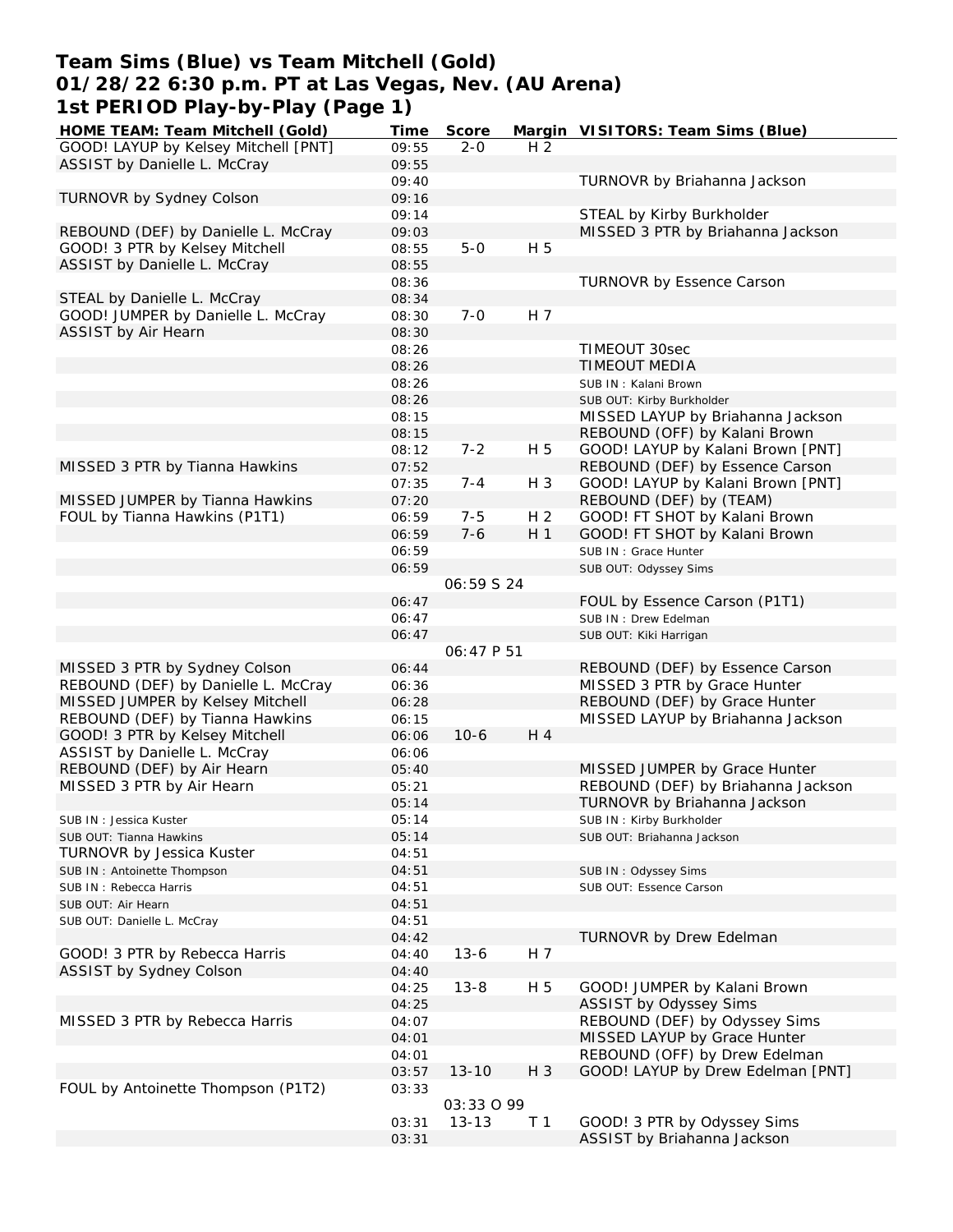# **Team Sims (Blue) vs Team Mitchell (Gold) 01/28/22 6:30 p.m. PT at Las Vegas, Nev. (AU Arena) 1st PERIOD Play-by-Play (Page 2)**

| HOME TEAM: Team Mitchell (Gold)  | Time  | Score             |                | Margin VISITORS: Team Sims (Blue)  |
|----------------------------------|-------|-------------------|----------------|------------------------------------|
|                                  | 03:26 |                   |                | FOUL by Kirby Burkholder (P1T2)    |
| SUB IN: Tianna Hawkins           | 03:26 |                   |                | SUB IN: Briahanna Jackson          |
| SUB OUT: Antoinette Thompson     | 03:26 |                   |                | SUB OUT: Grace Hunter              |
|                                  |       | 03:26 P 15        |                |                                    |
| GOOD! 3 PTR by Jessica Kuster    | 03:23 | $16 - 13$         | $H_3$          |                                    |
| <b>ASSIST by Kelsey Mitchell</b> | 03:23 |                   |                |                                    |
|                                  | 02:59 |                   |                | SUB IN: Kiki Harrigan              |
|                                  | 02:59 |                   |                | SUB OUT: Drew Edelman              |
|                                  | 02:33 |                   |                | TURNOVR by (TEAM)                  |
| GOOD! 3 PTR by Sydney Colson     | 02:18 | $19 - 13$         | H 6            |                                    |
|                                  | 02:03 |                   |                | MISSED LAYUP by Kalani Brown       |
|                                  | 02:03 |                   |                | REBOUND (OFF) by Kalani Brown      |
| FOUL by Tianna Hawkins (P2T3)    | 01:50 |                   |                | MISSED FT SHOT by Kalani Brown     |
|                                  | 01:50 |                   |                | REBOUND (OFF) by (DEADBALL)        |
|                                  | 01:50 | $19 - 14$         | H 5            | GOOD! FT SHOT by Kalani Brown      |
| SUB IN : Danielle L. McCray      | 01:50 |                   |                | SUB IN: Essence Carson             |
| SUB OUT: Tianna Hawkins          | 01:50 |                   |                | SUB OUT: Kirby Burkholder          |
|                                  |       | 01:50 S 24        |                |                                    |
| MISSED 3 PTR by Sydney Colson    | 01:34 |                   |                | REBOUND (DEF) by (TEAM)            |
|                                  | 01:13 | $19 - 16$         | H 3            | GOOD! LAYUP by Odyssey Sims [PNT]  |
| GOOD! JUMPER by Kelsey Mitchell  | 01:03 | $21 - 16$         | H 5            |                                    |
|                                  | 00:52 | $21 - 18$         | H 3            | GOOD! LAYUP by Kalani Brown [PNT]  |
|                                  | 00:52 |                   |                | ASSIST by Odyssey Sims             |
| MISSED LAYUP by Jessica Kuster   | 00:44 |                   |                | BLOCK by Kalani Brown              |
|                                  | 00:40 |                   |                | REBOUND (DEF) by Essence Carson    |
|                                  | 00:36 | $21 - 20$         | H <sub>1</sub> | GOOD! LAYUP by Kalani Brown [PNT]  |
|                                  | 00:36 |                   |                | ASSIST by Odyssey Sims             |
| GOOD! FT SHOT by Jessica Kuster  | 00:19 | $22 - 20$         | H <sub>2</sub> | FOUL by Kiki Harrigan (P1T3)       |
| GOOD! FT SHOT by Jessica Kuster  | 00:19 | $23 - 20$         | $H_3$          |                                    |
|                                  |       | <i>00:19 S 30</i> |                |                                    |
|                                  | 00:10 | $23 - 22$         | H 1            | GOOD! LAYUP by Kalani Brown [PNT]  |
|                                  | 00:10 |                   |                | ASSIST by Briahanna Jackson        |
| MISSED JUMPER by Kelsey Mitchell | 00:03 |                   |                | REBOUND (DEF) by Briahanna Jackson |

Team Mitchell (Gold) 23, Team Sims (Blue) 22

|                                              | In. | Off | 2nd                                 | Fast |      |                         |
|----------------------------------------------|-----|-----|-------------------------------------|------|------|-------------------------|
| 1st period-only Paint T/O Chance Break Bench |     |     |                                     |      |      |                         |
| Team Sims (Blue) 14                          |     |     | $\begin{matrix} 0 & 8 \end{matrix}$ |      | 17   | Score tied - 1 time.    |
| Team Mitchell (Gold) 2 8 0                   |     |     |                                     |      | - 83 | Lead changed - 0 times. |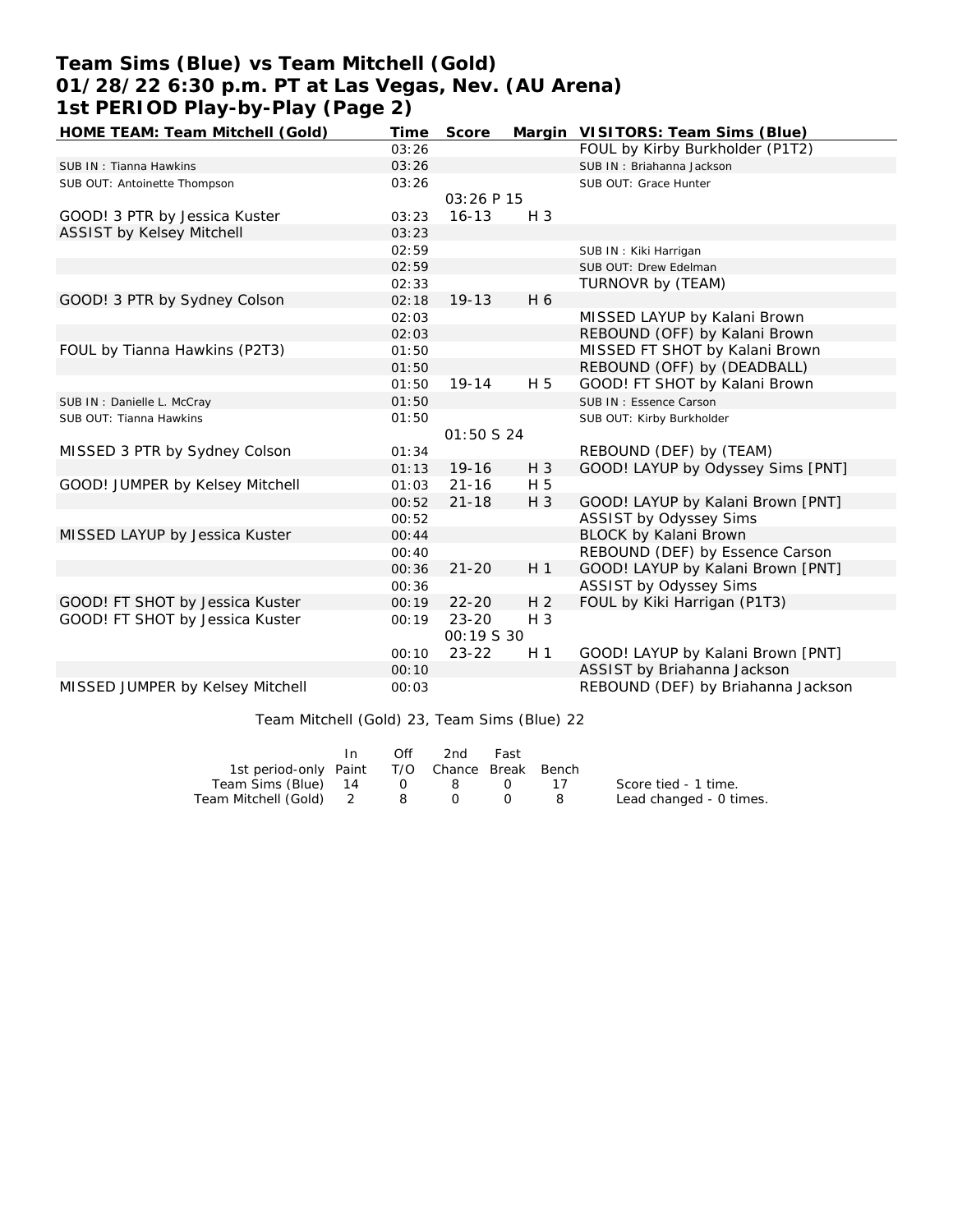## **Team Sims (Blue) vs Team Mitchell (Gold) 01/28/22 6:30 p.m. PT at Las Vegas, Nev. (AU Arena) 2nd PERIOD Play-by-Play (Page 1)**

| HOME TEAM: Team Mitchell (Gold)        | Time  | Score       |                | Margin VISITORS: Team Sims (Blue)    |
|----------------------------------------|-------|-------------|----------------|--------------------------------------|
| SUB IN: Antoinette Thompson            | 10:00 |             |                | SUB IN: Kalani Brown                 |
| SUB IN: Jessica Kuster                 | 10:00 |             |                | SUB OUT: Kirby Burkholder            |
| SUB OUT: Tianna Hawkins                | 10:00 |             |                |                                      |
| SUB OUT: Air Hearn                     | 10:00 |             |                |                                      |
|                                        | 09:44 | $23 - 24$   | V <sub>1</sub> | GOOD! LAYUP by Kiki Harrigan [PNT]   |
| MISSED 3 PTR by Jessica Kuster         | 09:31 |             |                |                                      |
| REBOUND (OFF) by Antoinette Thompson   | 09:31 |             |                |                                      |
| GOOD! LAYUP by Sydney Colson [PNT]     | 09:23 | $25 - 24$   | H <sub>1</sub> |                                      |
|                                        | 09:14 | $25 - 26$   | V <sub>1</sub> | GOOD! LAYUP by Kalani Brown [PNT]    |
|                                        | 09:14 |             |                | ASSIST by Odyssey Sims               |
| FOUL by Sydney Colson (P1T4)           | 09:14 | $25 - 27$   | V <sub>2</sub> | GOOD! FT SHOT by Kalani Brown        |
|                                        |       | 09:14 S 24  |                |                                      |
| MISSED 3 PTR by Sydney Colson          | 08:59 |             |                |                                      |
| REBOUND (OFF) by (TEAM)                | 08:59 |             |                |                                      |
| SUB IN: Air Hearn                      | 08:55 |             |                |                                      |
|                                        |       |             |                |                                      |
| SUB IN: Rebecca Harris                 | 08:55 |             |                |                                      |
| SUB OUT: Jessica Kuster                | 08:55 |             |                |                                      |
| SUB OUT: Kelsey Mitchell               | 08:55 |             |                |                                      |
| MISSED JUMPER by Air Hearn             | 08:53 |             |                | REBOUND (DEF) by Kalani Brown        |
| FOUL by Danielle L. McCray (P1T5)      | 08:40 |             |                |                                      |
|                                        |       | 08:40 P 24  |                |                                      |
|                                        | 08:33 |             |                | MISSED JUMPER by Odyssey Sims        |
|                                        | 08:33 |             |                | REBOUND (OFF) by Essence Carson      |
|                                        | 08:28 |             |                | TURNOVR by Essence Carson            |
| STEAL by Air Hearn                     | 08:27 |             |                |                                      |
| TURNOVR by Sydney Colson               | 08:21 |             |                |                                      |
|                                        | 08:19 |             |                | STEAL by Kiki Harrigan               |
|                                        | 08:14 | $25 - 29$   | V <sub>4</sub> | GOOD! LAYUP by Kalani Brown [PNT]    |
|                                        | 08:14 |             |                | ASSIST by Odyssey Sims               |
| GOOD! LAYUP by Antoinette Thompson [PN | 07:50 | $27 - 29$   | V <sub>2</sub> |                                      |
|                                        | 07:42 |             |                | TURNOVR by Odyssey Sims              |
| STEAL by Rebecca Harris                | 07:41 |             |                |                                      |
| <b>TURNOVR by Rebecca Harris</b>       | 07:36 |             |                |                                      |
|                                        | 07:35 |             |                | STEAL by Essence Carson              |
|                                        | 07:32 | $27 - 31$   | V <sub>4</sub> | GOOD! LAYUP by Kalani Brown [FB/PNT] |
|                                        | 07:32 |             |                | <b>ASSIST by Essence Carson</b>      |
| GOOD! LAYUP by Rebecca Harris [PNT]    | 07:23 | 29-31       | V <sub>2</sub> |                                      |
| ASSIST by Sydney Colson                | 07:23 |             |                |                                      |
| MISSED FT SHOT by Sydney Colson        | 07:23 |             |                | FOUL by Essence Carson (P2T4)        |
| REBOUND (OFF) by Danielle L. McCray    | 07:23 |             |                |                                      |
| MISSED JUMPER by Air Hearn             | 07:23 |             |                |                                      |
| REBOUND (OFF) by (TEAM)                | 07:23 |             |                |                                      |
| SUB IN: Tianna Hawkins                 | 07:23 |             |                |                                      |
|                                        | 07:23 |             |                |                                      |
| SUB OUT: Antoinette Thompson           |       | 07:23 \$ 15 |                |                                      |
|                                        |       |             |                |                                      |
| MISSED JUMPER by Danielle L. McCray    | 07:15 |             |                | REBOUND (DEF) by Drew Edelman        |
| REBOUND (DEF) by Tianna Hawkins        | 07:09 |             |                | MISSED 3 PTR by Briahanna Jackson    |
| TURNOVR by Sydney Colson               | 06:56 |             |                |                                      |
|                                        | 06:54 |             |                | STEAL by Briahanna Jackson           |
|                                        | 06:44 |             |                | TURNOVR by Drew Edelman              |
| STEAL by Sydney Colson                 | 06:40 |             |                |                                      |
| GOOD! JUMPER by Sydney Colson          | 06:37 | $31 - 31$   | T <sub>2</sub> |                                      |
|                                        | 06:27 |             |                | TURNOVR by Briahanna Jackson         |
| STEAL by Sydney Colson                 | 06:22 |             |                |                                      |
| SUB IN: Kelsey Mitchell                | 06:11 |             |                | SUB IN : Drew Edelman                |
| SUB OUT: Sydney Colson                 | 06:11 |             |                | SUB IN: Kirby Burkholder             |
|                                        | 06:11 |             |                | SUB OUT: Kiki Harrigan               |
|                                        | 06:11 |             |                | SUB OUT: Kalani Brown                |
| MISSED 3 PTR by Tianna Hawkins         | 06:09 |             |                | REBOUND (DEF) by Essence Carson      |
| FOUL by Air Hearn (P1T6)               | 05:48 |             |                |                                      |
|                                        |       |             |                |                                      |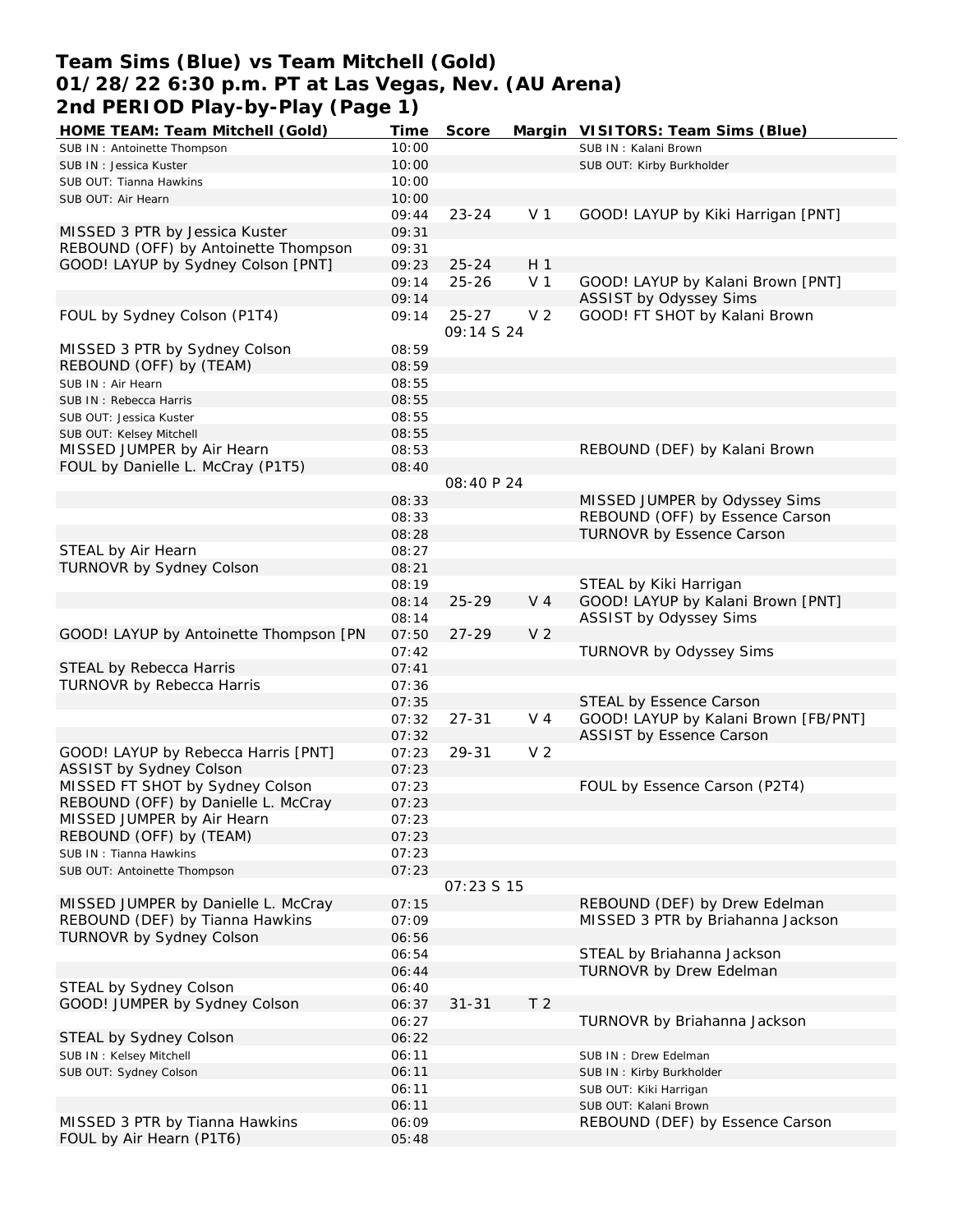## **Team Sims (Blue) vs Team Mitchell (Gold) 01/28/22 6:30 p.m. PT at Las Vegas, Nev. (AU Arena) 2nd PERIOD Play-by-Play (Page 2)**

| HOME TEAM: Team Mitchell (Gold)      | Time  | Score       |                | Margin VISITORS: Team Sims (Blue)        |
|--------------------------------------|-------|-------------|----------------|------------------------------------------|
|                                      | 05:47 | $31 - 32$   | V <sub>1</sub> | GOOD! FT SHOT by Odyssey Sims            |
|                                      | 05:47 | $31 - 33$   | V <sub>2</sub> | GOOD! FT SHOT by Odyssey Sims            |
|                                      |       | 05:47 S 99  |                |                                          |
| MISSED LAYUP by Tianna Hawkins       | 05:40 |             |                | REBOUND (DEF) by Kirby Burkholder        |
|                                      | 05:25 | $31 - 36$   | V <sub>5</sub> | GOOD! 3 PTR by Essence Carson            |
|                                      | 05:25 |             |                | ASSIST by Odyssey Sims                   |
| MISSED JUMPER by Danielle L. McCray  | 05:13 |             |                | REBOUND (DEF) by Drew Edelman            |
|                                      | 05:04 | $31 - 39$   | V8             | GOOD! 3 PTR by Odyssey Sims              |
|                                      | 05:04 |             |                | ASSIST by Briahanna Jackson              |
| TURNOVR by Rebecca Harris            | 04:51 |             |                |                                          |
|                                      |       |             |                |                                          |
|                                      | 04:51 |             |                | TIMEOUT media                            |
|                                      | 04:43 | $31 - 41$   | V 10           | GOOD! JUMPER by Briahanna Jackson        |
| MISSED JUMPER by Danielle L. McCray  | 04:32 |             |                | REBOUND (DEF) by Essence Carson          |
|                                      | 04:15 | $31 - 43$   | V 12           | GOOD! LAYUP by Drew Edelman [PNT]        |
|                                      | 04:15 |             |                | ASSIST by Kirby Burkholder               |
| GOOD! LAYUP by Tianna Hawkins [PNT]  | 04:00 | $33 - 43$   | V 10           |                                          |
| GOOD! FT SHOT by Tianna Hawkins      | 04:00 | $34 - 43$   | V 9            | FOUL by Drew Edelman (P1T5)              |
| SUB IN: Jessica Kuster               | 04:00 |             |                | SUB IN : Grace Hunter                    |
| SUB IN: Sydney Colson                | 04:00 |             |                | SUB IN: Kiki Harrigan                    |
| SUB OUT: Air Hearn                   | 04:00 |             |                | SUB IN: Kalani Brown                     |
| SUB OUT: Danielle L. McCray          | 04:00 |             |                | SUB OUT: Briahanna Jackson               |
|                                      | 04:00 |             |                | SUB OUT: Essence Carson                  |
|                                      | 04:00 |             |                | SUB OUT: Drew Edelman                    |
|                                      |       | 04:00 S 21  |                |                                          |
| REBOUND (DEF) by Kelsey Mitchell     | 03:56 |             |                | MISSED JUMPER by Odyssey Sims            |
|                                      | 03:50 | $37 - 43$   | V6             |                                          |
| GOOD! 3 PTR by Kelsey Mitchell       |       |             |                |                                          |
| ASSIST by Sydney Colson              | 03:50 |             |                |                                          |
| FOUL by Sydney Colson (P2T7)         | 03:31 | $37 - 44$   | V 7            | GOOD! FT SHOT by Odyssey Sims            |
|                                      | 03:31 | $37 - 45$   | $V_8$          | GOOD! FT SHOT by Odyssey Sims            |
|                                      |       | 03:31 S 99  |                |                                          |
| MISSED 3 PTR by Rebecca Harris       | 03:24 |             |                | REBOUND (DEF) by Kiki Harrigan           |
|                                      | 03:14 |             |                | TURNOVR by Kirby Burkholder              |
| STEAL by Sydney Colson               | 03:13 |             |                |                                          |
| GOOD! 3 PTR by Kelsey Mitchell       | 03:09 | $40 - 45$   | V <sub>5</sub> |                                          |
| ASSIST by Sydney Colson              | 03:09 |             |                |                                          |
|                                      | 02:50 | $40 - 47$   | V 7            | GOOD! LAYUP by Kalani Brown [PNT]        |
|                                      | 02:50 |             |                | <b>ASSIST by Odyssey Sims</b>            |
| MISSED 3 PTR by Tianna Hawkins       | 02:33 |             |                | REBOUND (DEF) by Odyssey Sims            |
|                                      | 02:27 | 40-49       | V <sub>9</sub> | GOOD! LAYUP by Kirby Burkholder [FB/PNT] |
|                                      | 02:27 |             |                | ASSIST by Odyssey Sims                   |
| FOUL by Sydney Colson (P3T8)         | 02:23 | 40-50       | V 10           | GOOD! FT SHOT by Kirby Burkholder        |
|                                      | 02:23 |             |                | SUB IN: Briahanna Jackson                |
|                                      | 02:23 |             |                |                                          |
|                                      |       | 02:23 \$ 20 |                | SUB OUT: Odyssey Sims                    |
|                                      |       |             |                |                                          |
| GOOD! LAYUP by Tianna Hawkins [PNT]  | 02:11 | 42-50       | $V_8$          |                                          |
|                                      | 01:53 |             |                | TURNOVR by Briahanna Jackson             |
| STEAL by Sydney Colson               | 01:52 |             |                |                                          |
| GOOD! FT SHOT by Sydney Colson       | 01:47 | $43 - 50$   | V <sub>7</sub> | FOUL by Grace Hunter (P1T6)              |
| GOOD! FT SHOT by Sydney Colson       | 01:47 | 44-50       | V6             |                                          |
| SUB IN: Danielle L. McCray           | 01:47 |             |                | SUB IN: Tina Roy                         |
| SUB OUT: Rebecca Harris              | 01:47 |             |                | SUB IN: Essence Carson                   |
|                                      | 01:47 |             |                | SUB OUT: Kalani Brown                    |
|                                      | 01:47 |             |                | SUB OUT: Kirby Burkholder                |
|                                      |       | 01:47 S 51  |                |                                          |
|                                      | 01:34 | 44-52       | $V_8$          | GOOD! LAYUP by Essence Carson [PNT]      |
| MISSED JUMPER by Danielle L. McCray  | 01:22 |             |                | REBOUND (DEF) by Essence Carson          |
| REBOUND (DEF) by Danielle L. McCray  | 01:00 |             |                | MISSED 3 PTR by Kiki Harrigan            |
| GOOD! LAYUP by Kelsey Mitchell [PNT] | 00:50 | $46 - 52$   | V6             |                                          |
| ASSIST by Tianna Hawkins             | 00:50 |             |                |                                          |
|                                      |       |             |                |                                          |
|                                      | 00:31 |             |                | TURNOVR by Essence Carson                |
|                                      | 00:26 |             |                | FOUL by Grace Hunter (P2T7)              |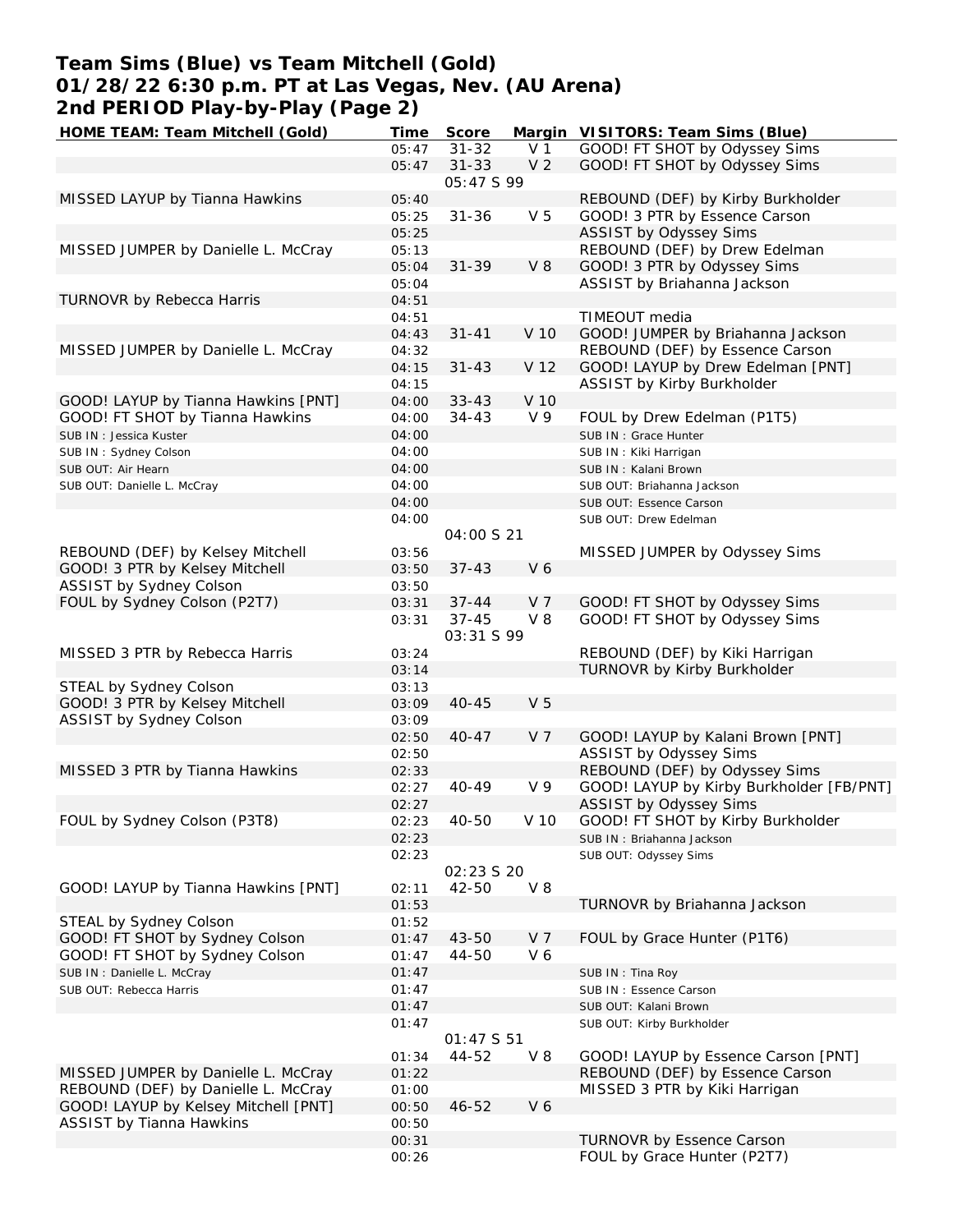# **Team Sims (Blue) vs Team Mitchell (Gold) 01/28/22 6:30 p.m. PT at Las Vegas, Nev. (AU Arena) 2nd PERIOD Play-by-Play (Page 3)**

| HOME TEAM: Team Mitchell (Gold) | Time  | Score |       | Margin VISITORS: Team Sims (Blue)      |
|---------------------------------|-------|-------|-------|----------------------------------------|
| GOOD! FT SHOT by Sydney Colson  | 00:26 | 47-52 | V 5   |                                        |
| GOOD! FT SHOT by Sydney Colson  | 00:26 | 48-52 | $V_4$ |                                        |
|                                 | 00:26 |       |       | SUB IN: Odyssey Sims                   |
|                                 | 00:26 |       |       | SUB OUT: Grace Hunter                  |
|                                 |       |       |       |                                        |
|                                 | 00:08 | 48-54 | V 6   | GOOD! LAYUP by Briahanna Jackson [PNT] |
|                                 | 00:08 |       |       | ASSIST by Odyssey Sims                 |
| GOOD! JUMPER by Sydney Colson   | 00:03 | 50-54 | $V_4$ |                                        |
| ASSIST by Kelsey Mitchell       | 00:03 |       |       |                                        |

Team Sims (Blue) 54, Team Mitchell (Gold) 50

|                                              | In. | Off             | 2nd    | Fast |      |                         |
|----------------------------------------------|-----|-----------------|--------|------|------|-------------------------|
| 2nd period-only Paint T/O Chance Break Bench |     |                 |        |      |      |                         |
| Team Sims (Blue) 18                          |     | $6\overline{6}$ | $\cup$ |      | -11- | Score tied - 1 time.    |
| Team Mitchell (Gold) 12                      |     |                 | 9 2    |      |      | Lead changed - 3 times. |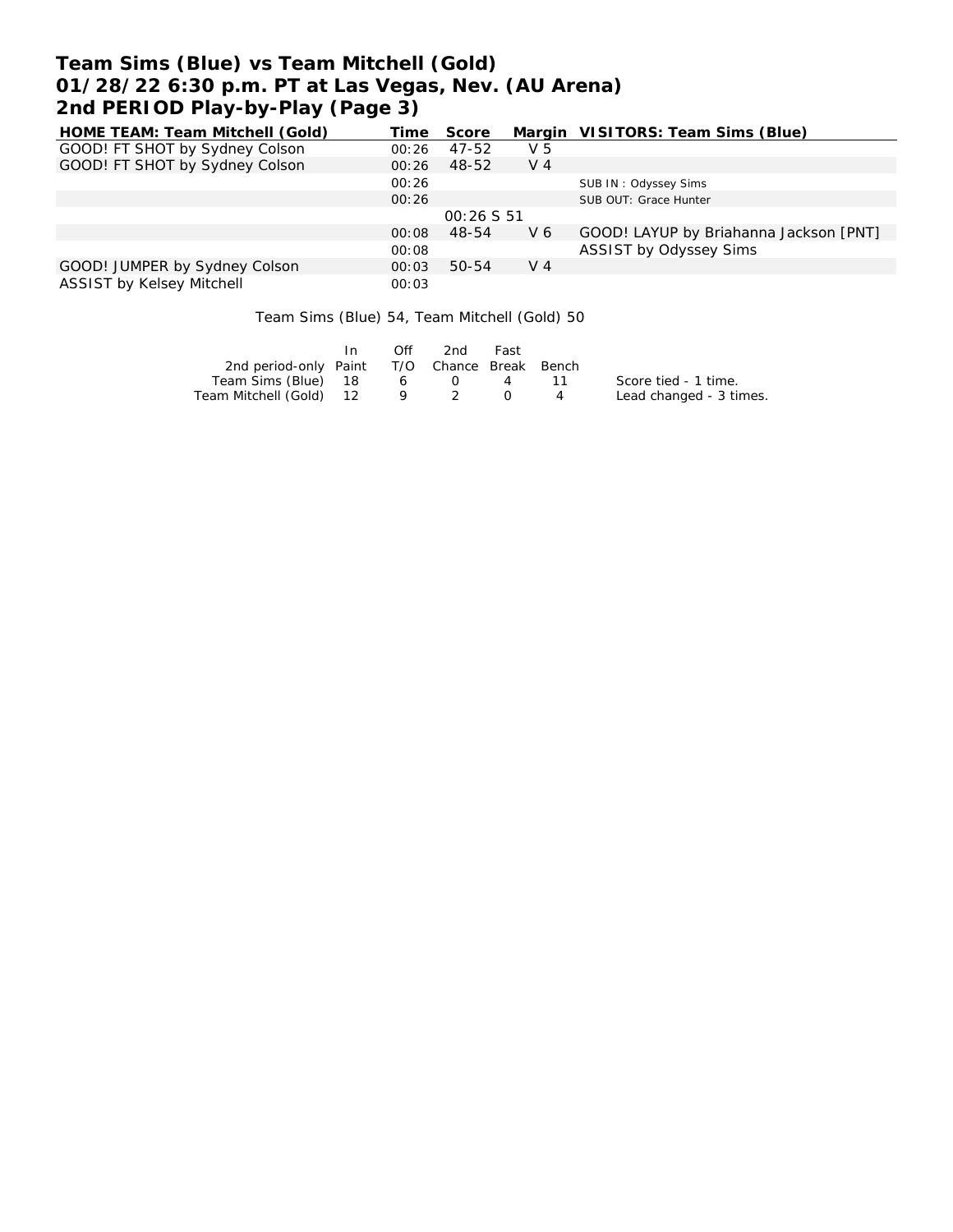### **Team Sims (Blue) vs Team Mitchell (Gold) 01/28/22 6:30 p.m. PT at Las Vegas, Nev. (AU Arena) 3rd PERIOD Play-by-Play (Page 1)**

| HOME TEAM: Team Mitchell (Gold)         | Time  | Score             |                | Margin VISITORS: Team Sims (Blue)    |
|-----------------------------------------|-------|-------------------|----------------|--------------------------------------|
|                                         | 10:00 |                   |                | SUB IN: Kalani Brown                 |
|                                         | 10:00 |                   |                | SUB OUT: Kirby Burkholder            |
|                                         | 09:41 | 50-57             | V 7            | GOOD! 3 PTR by Odyssey Sims          |
| GOOD! 3 PTR by Air Hearn                | 09:15 | 53-57             | V <sub>4</sub> |                                      |
| FOUL by Tianna Hawkins (P3T1)           | 09:07 |                   |                |                                      |
|                                         |       | 09:07 P 24        |                |                                      |
| REBOUND (DEF) by Air Hearn              | 09:02 |                   |                | MISSED JUMPER by Briahanna Jackson   |
| MISSED 3 PTR by Air Hearn               | 08:53 |                   |                |                                      |
| REBOUND (OFF) by Danielle L. McCray     | 08:53 |                   |                |                                      |
| TURNOVR by Danielle L. McCray           | 08:48 |                   |                |                                      |
|                                         | 08:46 |                   |                | STEAL by Odyssey Sims                |
|                                         | 08:42 | 53-59             | V6             | GOOD! LAYUP by Odyssey Sims [FB/PNT] |
| GOOD! FT SHOT by Danielle L. McCray     | 08:30 | 54-59             | V <sub>5</sub> | FOUL by Briahanna Jackson (P1T1)     |
| MISSED FT SHOT by Danielle L. McCray    | 08:30 |                   |                | REBOUND (DEF) by Kalani Brown        |
|                                         |       | <i>08:30 S 26</i> |                |                                      |
|                                         | 08:21 | 54-61             | V <sub>7</sub> | GOOD! LAYUP by Kalani Brown [PNT]    |
|                                         | 08:21 |                   |                | ASSIST by Briahanna Jackson          |
|                                         |       | $55 - 61$         | V6             | FOUL by Kiki Harrigan (P2T2)         |
| GOOD! FT SHOT by Kelsey Mitchell        | 08:09 |                   |                |                                      |
| GOOD! FT SHOT by Kelsey Mitchell        | 08:09 | 56-61             | V <sub>5</sub> |                                      |
| SUB IN: Rebecca Harris                  | 08:09 |                   |                |                                      |
| SUB OUT: Danielle L. McCray             | 08:09 |                   |                |                                      |
|                                         |       | <i>08:09 S 06</i> |                |                                      |
|                                         | 07:54 | 56-63             | V 7            | GOOD! JUMPER by Kiki Harrigan        |
|                                         | 07:54 |                   |                | ASSIST by Kalani Brown               |
| GOOD! JUMPER by Rebecca Harris          | 07:35 | 58-63             | V <sub>5</sub> |                                      |
| REBOUND (DEF) by Sydney Colson          | 07:26 |                   |                | MISSED 3 PTR by Essence Carson       |
| GOOD! 3 PTR by Kelsey Mitchell          | 07:19 | $61 - 63$         | V <sub>2</sub> |                                      |
| ASSIST by Sydney Colson                 | 07:19 |                   |                |                                      |
| <b>BLOCK by Kelsey Mitchell</b>         | 06:58 |                   |                | MISSED LAYUP by Kalani Brown         |
| REBOUND (DEF) by Sydney Colson          | 06:56 |                   |                |                                      |
| GOOD! LAYUP by Air Hearn [FB/PNT]       | 06:50 | 63-63             | T <sub>3</sub> |                                      |
| ASSIST by Sydney Colson                 | 06:50 |                   |                |                                      |
|                                         | 06:37 | 63-65             | V <sub>2</sub> | GOOD! JUMPER by Odyssey Sims         |
| GOOD! FT SHOT by Tianna Hawkins         | 06:24 | 64-65             | V <sub>1</sub> | FOUL by Kalani Brown (P1T3)          |
| GOOD! FT SHOT by Tianna Hawkins         | 06:24 | 65-65             | T 4            |                                      |
| SUB IN: Antoinette Thompson             | 06:24 |                   |                | SUB IN: Kirby Burkholder             |
| SUB OUT: Air Hearn                      | 06:24 |                   |                | SUB IN: Drew Edelman                 |
|                                         | 06:24 |                   |                | SUB OUT: Kiki Harrigan               |
|                                         | 06:24 |                   |                | SUB OUT: Kalani Brown                |
|                                         |       | 06:24 S 21        |                |                                      |
|                                         | 06:14 |                   |                | MISSED JUMPER by Odyssey Sims        |
|                                         | 06:14 |                   |                | REBOUND (OFF) by (TEAM)              |
| REBOUND (DEF) by Antoinette Thompson    | 06:05 |                   |                | MISSED JUMPER by Briahanna Jackson   |
| GOOD! LAYUP by Kelsey Mitchell [FB/PNT] | 05:58 | $67 - 65$         | H <sub>2</sub> |                                      |
| ASSIST by Antoinette Thompson           | 05:58 |                   |                |                                      |
| FOUL by Antoinette Thompson (P2T2)      | 05:51 |                   |                |                                      |
|                                         | 05:51 |                   |                | SUB IN: Grace Hunter                 |
|                                         | 05:51 |                   |                | SUB OUT: Essence Carson              |
|                                         |       | 05:51 P 99        |                |                                      |
|                                         | 05:48 | 67-68             | V <sub>1</sub> | GOOD! 3 PTR by Odyssey Sims          |
| TURNOVR by Antoinette Thompson          | 05:44 |                   |                |                                      |
|                                         | 05:42 |                   |                | STEAL by Odyssey Sims                |
| REBOUND (DEF) by Tianna Hawkins         | 05:38 |                   |                | MISSED 3 PTR by Grace Hunter         |
| MISSED 3 PTR by Sydney Colson           | 05:30 |                   |                | REBOUND (DEF) by Grace Hunter        |
|                                         | 05:20 |                   |                | FOUL by Drew Edelman (P2T4)          |
|                                         | 05:20 |                   |                | TURNOVR by Drew Edelman              |
|                                         |       | 05:20 0 21        |                |                                      |
| GOOD! JUMPER by Rebecca Harris          | 05:19 | 69-68             | H <sub>1</sub> |                                      |
| GOOD! FT SHOT by Rebecca Harris         | 05:19 | 70-68             | H <sub>2</sub> | FOUL by Kirby Burkholder (P2T5)      |
|                                         |       | 05:19 S 15        |                |                                      |
|                                         | 05:09 |                   |                | MISSED 3 PTR by Odyssey Sims         |
|                                         |       |                   |                |                                      |
|                                         |       |                   |                |                                      |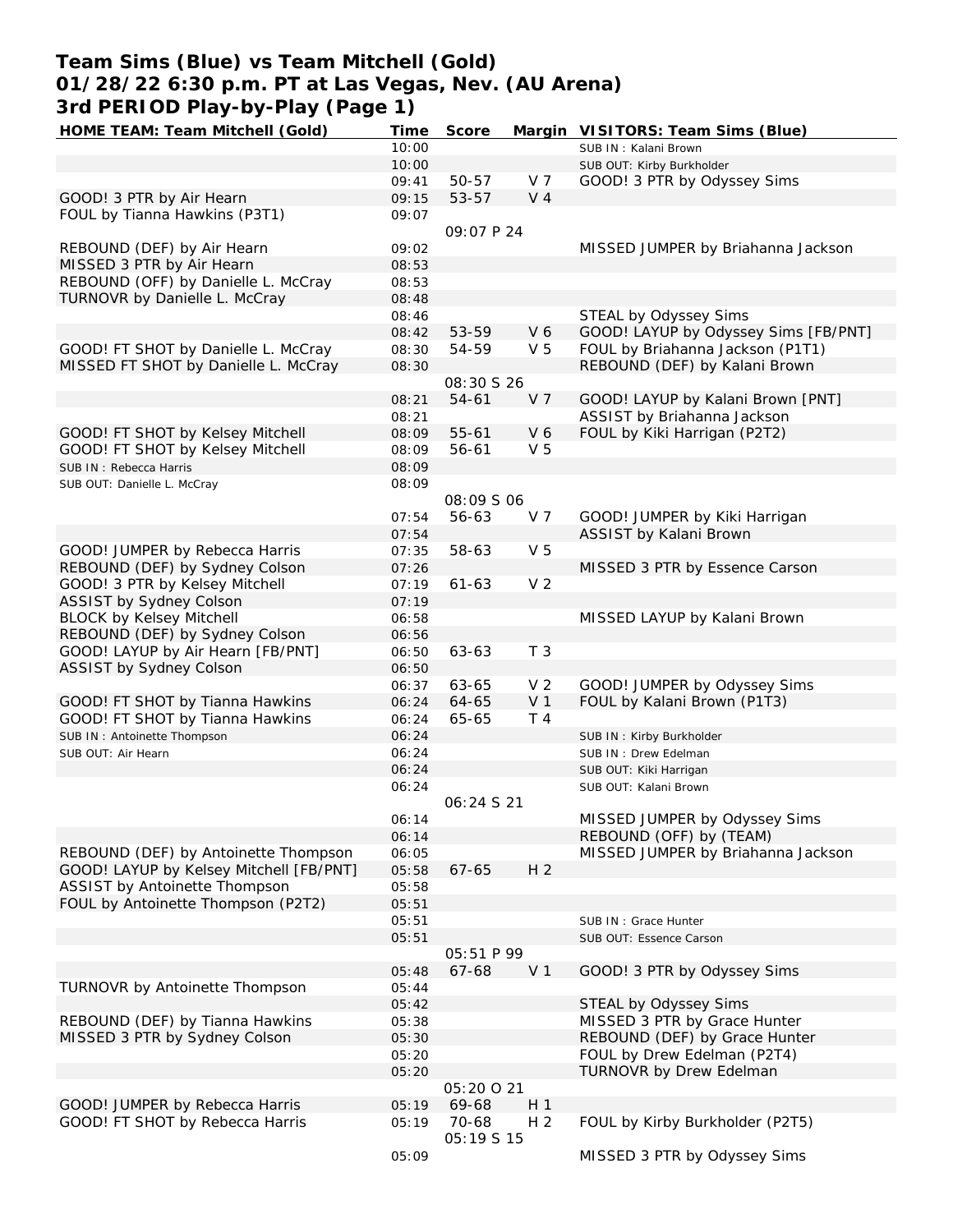### **Team Sims (Blue) vs Team Mitchell (Gold) 01/28/22 6:30 p.m. PT at Las Vegas, Nev. (AU Arena) 3rd PERIOD Play-by-Play (Page 2)**

| HOME TEAM: Team Mitchell (Gold)          | Time           | Score          |                | Margin VISITORS: Team Sims (Blue)                              |
|------------------------------------------|----------------|----------------|----------------|----------------------------------------------------------------|
| REBOUND (DEF) by Tianna Hawkins          | 05:09          |                |                |                                                                |
| GOOD! LAYUP by Antoinette Thompson [FB/  | 05:01          | 72-68          | H 4            |                                                                |
| <b>ASSIST by Tianna Hawkins</b>          | 05:01          |                |                |                                                                |
| FOUL by Antoinette Thompson (P3T3)       | 04:52          |                |                |                                                                |
|                                          | 04:52          |                |                | TIMEOUT MEDIA                                                  |
| SUB IN: Air Hearn                        | 04:36          |                |                | SUB IN: Kalani Brown                                           |
| SUB IN : Danielle L. McCray              | 04:36          |                |                | SUB IN: Essence Carson                                         |
| SUB OUT: Sydney Colson                   | 04:36          |                |                | SUB IN: Kiki Harrigan                                          |
| SUB OUT: Antoinette Thompson             | 04:36          |                |                | SUB OUT: Grace Hunter                                          |
|                                          | 04:36          |                |                | SUB OUT: Kirby Burkholder                                      |
|                                          | 04:36          |                |                | SUB OUT: Drew Edelman                                          |
|                                          |                | 04:52 P 99     |                |                                                                |
|                                          | 04:22          | $72 - 70$      | H <sub>2</sub> | GOOD! LAYUP by Essence Carson [PNT]                            |
|                                          | 04:22          |                |                | ASSIST by Kalani Brown                                         |
| GOOD! JUMPER by Tianna Hawkins           | 04:13          | 74-70          | H 4            |                                                                |
| ASSIST by Danielle L. McCray             | 04:13          |                |                |                                                                |
|                                          | 03:58          | 74-72          | H <sub>2</sub> | GOOD! LAYUP by Kalani Brown [PNT]                              |
|                                          | 03:58          |                |                | ASSIST by Briahanna Jackson                                    |
| GOOD! FT SHOT by Kelsey Mitchell         | 03:46          | $75 - 72$      | $H_3$          | FOUL by Briahanna Jackson (P2T6)                               |
| GOOD! FT SHOT by Kelsey Mitchell         | 03:46          | $76 - 72$      | H <sub>4</sub> |                                                                |
|                                          |                | 03:46 S 06     |                |                                                                |
| REBOUND (DEF) by Tianna Hawkins          | 03:36          |                |                | MISSED LAYUP by Briahanna Jackson                              |
| GOOD! LAYUP by Danielle L. McCray [FB/PN | 03:31          | 78-72          | H 6            |                                                                |
| <b>ASSIST by Kelsey Mitchell</b>         | 03:31          |                |                |                                                                |
| FOUL by Rebecca Harris (P1T4)            | 03:19          | 78-73          | H 5            | GOOD! FT SHOT by Odyssey Sims                                  |
|                                          | 03:19          | 78-74          | H 4            | GOOD! FT SHOT by Odyssey Sims                                  |
|                                          |                | 03:19599       |                |                                                                |
| GOOD! FT SHOT by Rebecca Harris          | 03:14          | 79-74          | H 5            | FOUL by Essence Carson (P3T7)                                  |
| GOOD! FT SHOT by Rebecca Harris          | 03:14          | 80-74          | H 6            |                                                                |
|                                          | 03:14          |                |                | SUB IN: Shannon McCallum                                       |
|                                          | 03:14          |                |                | SUB OUT: Essence Carson                                        |
|                                          |                | 03:14 S 15     |                |                                                                |
| REBOUND (DEF) by Tianna Hawkins          | 03:04          |                |                | MISSED LAYUP by Briahanna Jackson                              |
| GOOD! 3 PTR by Air Hearn                 | 02:55          | 83-74          | H 9            |                                                                |
| <b>ASSIST by Tianna Hawkins</b>          | 02:55          |                |                |                                                                |
| FOUL by Tianna Hawkins (P4T5)            | 02:38<br>02:38 | 83-75<br>83-76 | H 8<br>H 7     | GOOD! FT SHOT by Odyssey Sims<br>GOOD! FT SHOT by Odyssey Sims |
|                                          | 02:38          |                |                |                                                                |
| SUB IN: Jessica Kuster                   | 02:38          |                |                | SUB IN: Kirby Burkholder                                       |
| SUB OUT: Danielle L. McCray              | 02:38          |                |                | SUB IN: Essence Carson<br>SUB OUT: Briahanna Jackson           |
|                                          | 02:38          |                |                | SUB OUT: Kiki Harrigan                                         |
|                                          |                | 02:38 S 99     |                |                                                                |
| MISSED JUMPER by Rebecca Harris          | 02:32          |                |                | REBOUND (DEF) by Kirby Burkholder                              |
|                                          | 02:21          |                |                | TURNOVR by Odyssey Sims                                        |
| STEAL by Tianna Hawkins                  | 02:20          |                |                |                                                                |
| MISSED JUMPER by Air Hearn               | 02:13          |                |                | REBOUND (DEF) by Shannon McCallum                              |
| REBOUND (DEF) by Kelsey Mitchell         | 01:51          |                |                | MISSED 3 PTR by Shannon McCallum                               |
| <b>TURNOVR by Kelsey Mitchell</b>        | 01:45          |                |                |                                                                |
| SUB IN: Antoinette Thompson              | 01:45          |                |                | SUB IN: Grace Hunter                                           |
| SUB IN: Sydney Colson                    | 01:45          |                |                | SUB OUT: Shannon McCallum                                      |
| SUB OUT: Rebecca Harris                  | 01:45          |                |                |                                                                |
| SUB OUT: Kelsey Mitchell                 | 01:45          |                |                |                                                                |
|                                          | 01:40          |                |                | FOUL by Kalani Brown (P2T8)                                    |
|                                          | 01:40          |                |                | TURNOVR by Kalani Brown                                        |
| MISSED LAYUP by Antoinette Thompson      | 01:40          |                |                | REBOUND (DEF) by Kalani Brown                                  |
|                                          |                | 01:40 0 69     |                |                                                                |
|                                          | 01:39          |                |                | TURNOVR by Kirby Burkholder                                    |
| STEAL by Air Hearn                       | 01:37          |                |                |                                                                |
| GOOD! 3 PTR by Sydney Colson             | 01:32          | 86-76          | H 10           |                                                                |
| ASSIST by Jessica Kuster                 | 01:32          |                |                |                                                                |
|                                          | 01:07          | 86-78          | H 8            | GOOD! JUMPER by Odyssey Sims                                   |
|                                          |                |                |                |                                                                |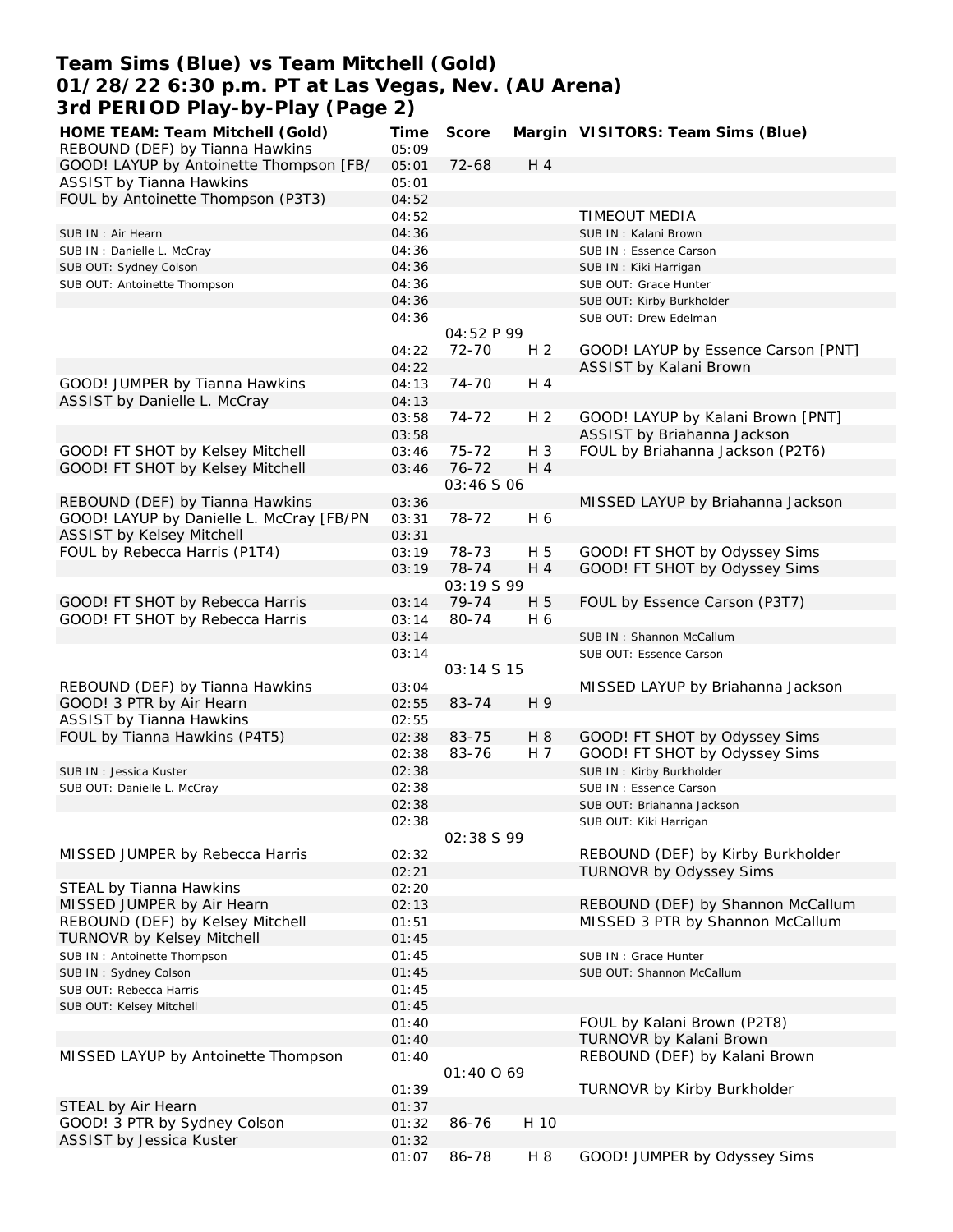# **Team Sims (Blue) vs Team Mitchell (Gold) 01/28/22 6:30 p.m. PT at Las Vegas, Nev. (AU Arena) 3rd PERIOD Play-by-Play (Page 3)**

| HOME TEAM: Team Mitchell (Gold)    | Time  | Score             |     | Margin VISITORS: Team Sims (Blue) |
|------------------------------------|-------|-------------------|-----|-----------------------------------|
| FOUL by Air Hearn (P2T6)           | 01:07 | 86-79             | H 7 | GOOD! FT SHOT by Odyssey Sims     |
|                                    |       | 01:07 S 99        |     |                                   |
| TURNOVR by (TEAM)                  | 00:39 |                   |     |                                   |
| FOUL by Antoinette Thompson (P4T7) | 00:15 | 86-80             | H 6 | GOOD! FT SHOT by Essence Carson   |
|                                    | 00:15 | 86-81             | H 5 | GOOD! FT SHOT by Essence Carson   |
|                                    | 00:15 |                   |     | SUB IN: Briahanna Jackson         |
|                                    | 00:15 |                   |     | SUB IN: Shannon McCallum          |
|                                    | 00:15 |                   |     | SUB OUT: Kirby Burkholder         |
|                                    | 00:15 |                   |     | SUB OUT: Grace Hunter             |
|                                    |       | <i>00:15 P 05</i> |     |                                   |
| MISSED 3 PTR by Sydney Colson      | 00:02 |                   |     | BLOCK by Kalani Brown             |
|                                    | 00:00 |                   |     | REBOUND (DEF) by Kalani Brown     |

Team Mitchell (Gold) 86, Team Sims (Blue) 81

|                                              | In. | Off | 2nd | Fast           |                |                         |
|----------------------------------------------|-----|-----|-----|----------------|----------------|-------------------------|
| 3rd period-only Paint T/O Chance Break Bench |     |     |     |                |                |                         |
| Team Sims (Blue) 8                           |     |     | 4 0 | $\overline{2}$ | $\overline{a}$ | Score tied - 2 times.   |
| Team Mitchell (Gold) 8                       |     | 6 0 |     |                |                | Lead changed - 3 times. |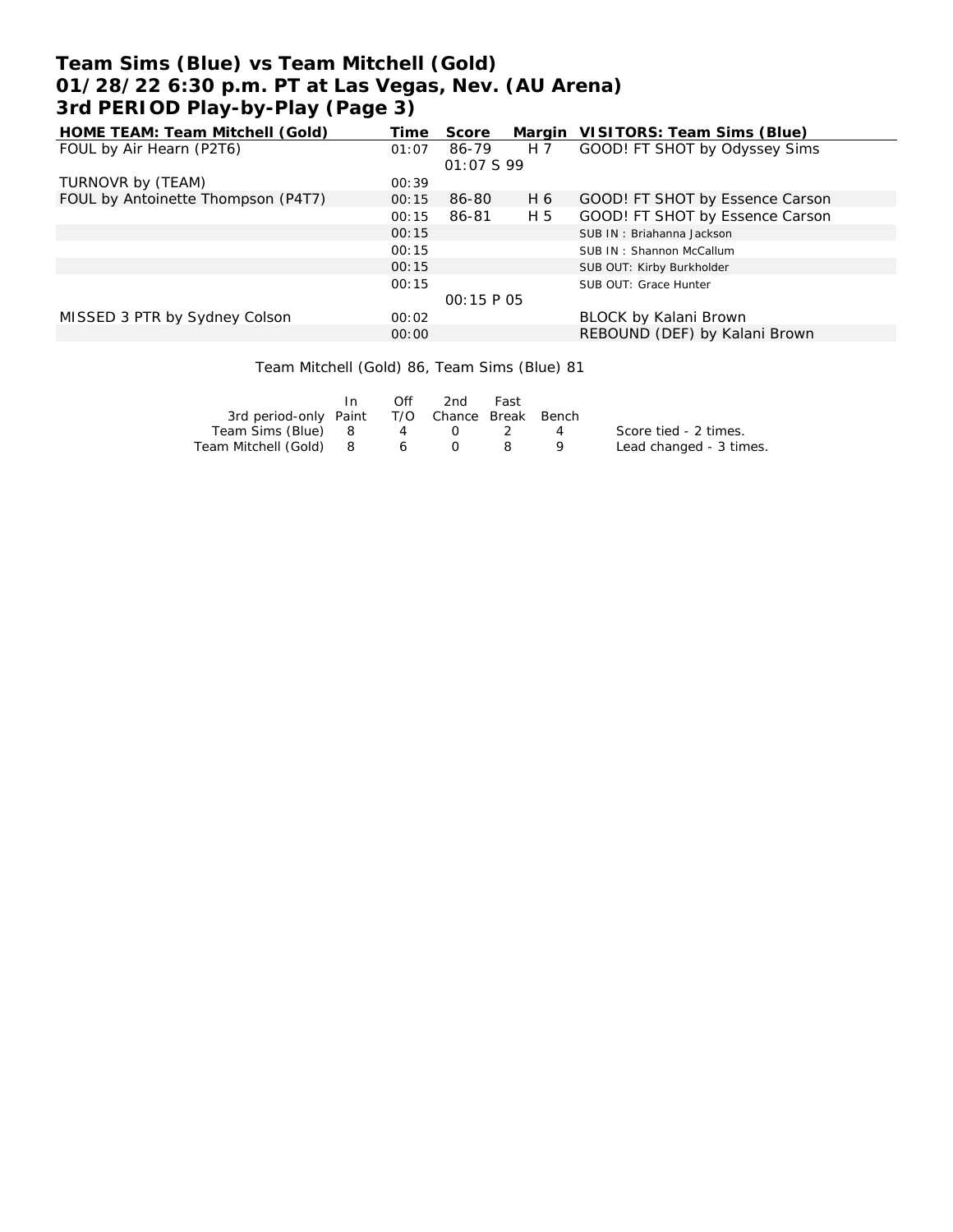## **Team Sims (Blue) vs Team Mitchell (Gold) 01/28/22 6:30 p.m. PT at Las Vegas, Nev. (AU Arena) 4th PERIOD Play-by-Play (Page 1)**

| HOME TEAM: Team Mitchell (Gold)     | Time  | Score             |                | Margin VISITORS: Team Sims (Blue)   |
|-------------------------------------|-------|-------------------|----------------|-------------------------------------|
| SUB IN: Antoinette Thompson         | 10:00 |                   |                | SUB IN: Kalani Brown                |
| SUB IN: Jessica Kuster              | 10:00 |                   |                | SUB OUT: Kirby Burkholder           |
| SUB OUT: Air Hearn                  | 10:00 |                   |                |                                     |
| SUB OUT: Danielle L. McCray         | 10:00 |                   |                |                                     |
| TURNOVR by Jessica Kuster           | 09:47 |                   |                |                                     |
|                                     | 09:45 |                   |                | STEAL by Kiki Harrigan              |
|                                     | 09:34 | 86-83             | H 3            | GOOD! JUMPER by Essence Carson      |
|                                     | 09:34 |                   |                | ASSIST by Briahanna Jackson         |
| GOOD! LAYUP by Jessica Kuster [PNT] | 09:09 | 88-83             | H 5            |                                     |
| ASSIST by Kelsey Mitchell           | 09:09 |                   |                |                                     |
| GOOD! FT SHOT by Jessica Kuster     | 09:09 | 89-83             | H 6            | FOUL by Kiki Harrigan (P3T9)        |
|                                     |       | <i>09:09 S 30</i> |                |                                     |
|                                     |       |                   |                |                                     |
| REBOUND (DEF) by Tianna Hawkins     | 08:53 |                   |                | MISSED LAYUP by Briahanna Jackson   |
| MISSED LAYUP by Sydney Colson       | 08:32 |                   |                | REBOUND (DEF) by Kiki Harrigan      |
|                                     | 08:21 |                   |                | MISSED LAYUP by Odyssey Sims        |
|                                     | 08:21 |                   |                | REBOUND (OFF) by Kalani Brown       |
|                                     | 08:20 | 89-85             | H 4            | GOOD! LAYUP by Kalani Brown [PNT]   |
| FOUL by Jessica Kuster (P1T8)       | 08:20 |                   |                | MISSED FT SHOT by Kalani Brown      |
| REBOUND (DEF) by Danielle L. McCray | 08:20 |                   |                |                                     |
| SUB IN: Danielle L. McCray          | 08:20 |                   |                |                                     |
| SUB IN: Rebecca Harris              | 08:20 |                   |                |                                     |
| SUB OUT: Antoinette Thompson        | 08:20 |                   |                |                                     |
| SUB OUT: Jessica Kuster             | 08:20 |                   |                |                                     |
|                                     |       | 08:20 S 24        |                |                                     |
| TURNOVR by Rebecca Harris           | 08:11 |                   |                |                                     |
|                                     | 08:09 |                   |                | STEAL by Odyssey Sims               |
|                                     | 08:02 |                   |                | TURNOVR by Odyssey Sims             |
| STEAL by Tianna Hawkins             | 08:01 |                   |                |                                     |
| MISSED LAYUP by Kelsey Mitchell     | 07:51 |                   |                | REBOUND (DEF) by Kiki Harrigan      |
|                                     | 07:39 | 89-87             | H <sub>2</sub> | GOOD! JUMPER by Essence Carson      |
|                                     | 07:39 |                   |                | ASSIST by Briahanna Jackson         |
|                                     | 07:00 |                   |                | FOUL by Briahanna Jackson (P3T10)   |
| TIMEOUT 30sec                       | 06:58 |                   |                |                                     |
| TIMEOUT MEDIA                       | 06:58 |                   |                |                                     |
| GOOD! 3 PTR by Air Hearn            | 06:58 | 92-87             | H 5            |                                     |
| ASSIST by Sydney Colson             | 06:58 |                   |                |                                     |
| SUB IN: Air Hearn                   | 06:58 |                   |                | SUB IN: Kirby Burkholder            |
|                                     | 06:58 |                   |                | SUB OUT: Briahanna Jackson          |
| SUB OUT: Kelsey Mitchell            |       | 06:58 P 06        |                |                                     |
|                                     | 06:53 |                   |                | MISSED JUMPER by Odyssey Sims       |
| REBOUND (DEF) by Tianna Hawkins     |       |                   |                |                                     |
| GOOD! LAYUP by Tianna Hawkins [PNT] | 06:42 | 94-87             | H 7            |                                     |
|                                     | 06:27 |                   |                | MISSED JUMPER by Kiki Harrigan      |
|                                     | 06:27 |                   |                | REBOUND (OFF) by Essence Carson     |
|                                     | 06:16 | 94-89             | H 5            | GOOD! LAYUP by Essence Carson [PNT] |
|                                     | 06:13 |                   |                | FOUL by Odyssey Sims (P1T11)        |
|                                     |       | <i>06:13 P 26</i> |                |                                     |
| GOOD! 3 PTR by Rebecca Harris       | 06:10 | 97-89             | H 8            |                                     |
|                                     | 05:53 | 97-91             | H 6            | GOOD! LAYUP by Kiki Harrigan [PNT]  |
| GOOD! FT SHOT by Danielle L. McCray | 05:46 | 98-91             | H 7            | FOUL by Essence Carson (P4T12)      |
| GOOD! FT SHOT by Danielle L. McCray | 05:46 | 99-91             | H 8            |                                     |
|                                     | 05:46 |                   |                | SUB IN: Briahanna Jackson           |
|                                     | 05:46 |                   |                | SUB IN: Grace Hunter                |
|                                     | 05:46 |                   |                | SUB OUT: Kirby Burkholder           |
|                                     | 05:46 |                   |                | SUB OUT: Kalani Brown               |
|                                     |       | 05:46 S 26        |                |                                     |
|                                     | 05:25 |                   |                | MISSED JUMPER by Odyssey Sims       |
|                                     | 05:25 |                   |                | REBOUND (OFF) by Odyssey Sims       |
|                                     | 05:20 | 99-94             | H 5            | GOOD! 3 PTR by Briahanna Jackson    |
|                                     | 05:20 |                   |                | ASSIST by Odyssey Sims              |
| MISSED JUMPER by Rebecca Harris     | 05:04 |                   |                |                                     |
|                                     |       |                   |                |                                     |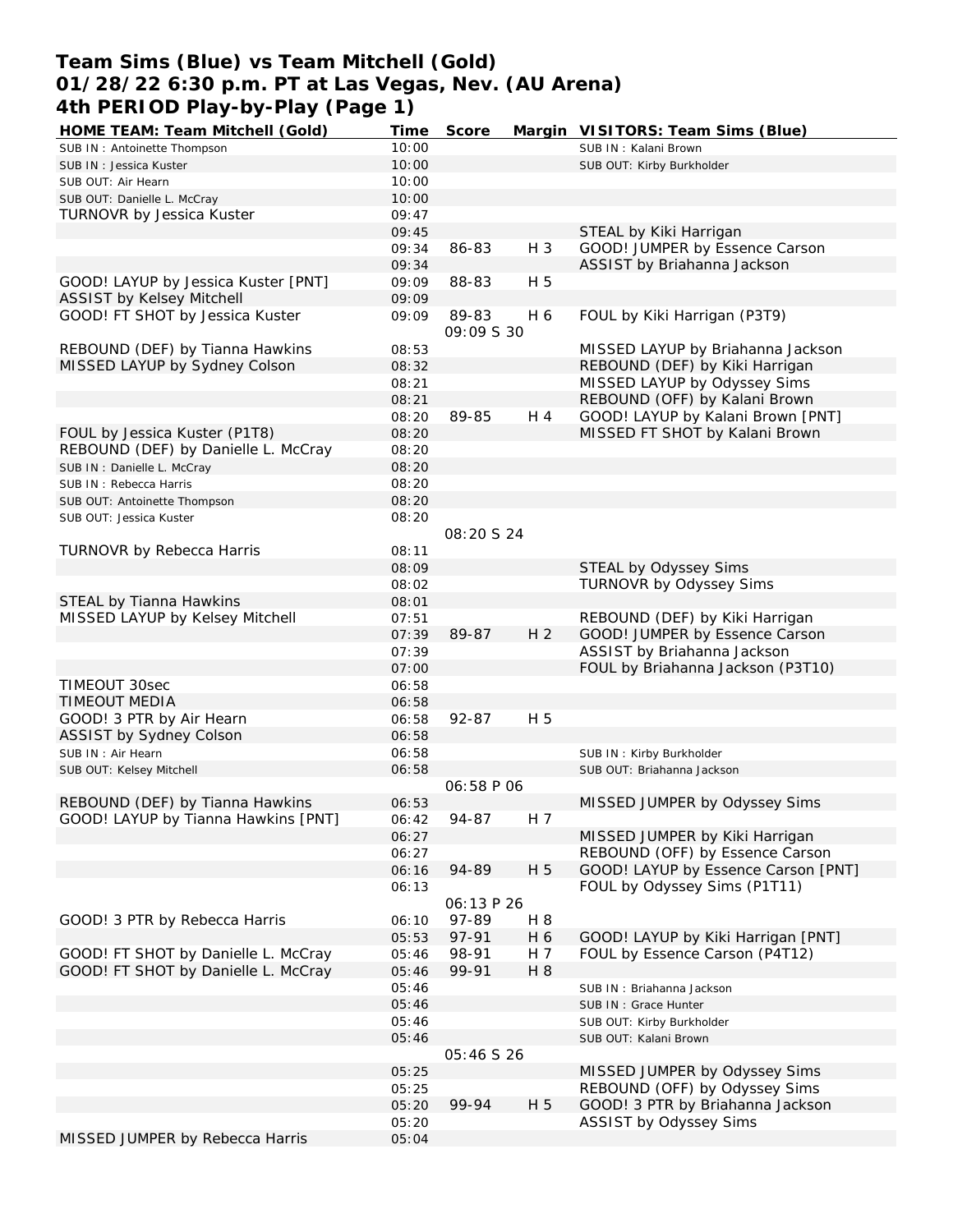## **Team Sims (Blue) vs Team Mitchell (Gold) 01/28/22 6:30 p.m. PT at Las Vegas, Nev. (AU Arena) 4th PERIOD Play-by-Play (Page 2)**

| HOME TEAM: Team Mitchell (Gold)         | Time           | Score         |                | Margin VISITORS: Team Sims (Blue)                             |
|-----------------------------------------|----------------|---------------|----------------|---------------------------------------------------------------|
|                                         | 05:04          |               |                | REBOUND (DEF) by Essence Carson                               |
|                                         | 04:51          | 99-96         | H 3            | GOOD! LAYUP by Odyssey Sims [PNT]                             |
| GOOD! LAYUP by Tianna Hawkins [PNT]     | 04:44          | 101-96        | H 5            |                                                               |
| ASSIST by Sydney Colson                 | 04:44          |               |                |                                                               |
|                                         | 04:29          | 101-98        | $H_3$          | GOOD! JUMPER by Briahanna Jackson                             |
| FOUL by Air Hearn (P3T9)                | 04:29          |               |                |                                                               |
|                                         | 04:29          |               |                | TIMEOUT MEDIA                                                 |
| REBOUND (DEF) by Air Hearn              | 04:29          |               |                | MISSED FT SHOT by Briahanna Jackson                           |
| SUB IN: Antoinette Thompson             | 04:29          |               |                |                                                               |
| SUB IN: Jessica Kuster                  | 04:29          |               |                |                                                               |
| SUB OUT: Tianna Hawkins                 | 04:29          |               |                |                                                               |
| SUB OUT: Sydney Colson                  | 04:29          |               |                |                                                               |
|                                         |                | 04:29 S 88    |                |                                                               |
| GOOD! LAYUP by Air Hearn [PNT]          | 04:20          | 103-98        | H 5            |                                                               |
|                                         | 04:12          |               |                | MISSED LAYUP by Odyssey Sims                                  |
|                                         | 04:12          |               |                | REBOUND (OFF) by Essence Carson                               |
|                                         | 04:08          |               |                | MISSED 3 PTR by Briahanna Jackson                             |
|                                         | 04:08          |               |                | REBOUND (OFF) by Grace Hunter                                 |
| REBOUND (DEF) by Danielle L. McCray     | 03:53          |               |                | MISSED 3 PTR by Grace Hunter                                  |
| MISSED 3 PTR by Air Hearn               | 03:43          |               |                |                                                               |
| REBOUND (OFF) by (TEAM)                 | 03:43          |               |                |                                                               |
| MISSED 3 PTR by Air Hearn               | 03:34          |               |                | REBOUND (DEF) by Kiki Harrigan                                |
|                                         | 03:24          |               |                | TURNOVR by Odyssey Sims                                       |
| MISSED LAYUP by Rebecca Harris          | 03:18          |               |                | REBOUND (DEF) by Kiki Harrigan                                |
| REBOUND (DEF) by Air Hearn              | 03:06          |               |                | MISSED JUMPER by Odyssey Sims                                 |
| MISSED LAYUP by Danielle L. McCray      | 02:56          |               |                |                                                               |
| REBOUND (OFF) by Jessica Kuster         | 02:56          |               |                |                                                               |
| MISSED 3 PTR by Air Hearn               | 02:45          |               |                | REBOUND (DEF) by Odyssey Sims<br>MISSED LAYUP by Odyssey Sims |
|                                         | 02:36<br>02:36 |               |                | REBOUND (OFF) by Grace Hunter                                 |
|                                         |                | 02:30 103-101 | H <sub>2</sub> | GOOD! 3 PTR by Kiki Harrigan                                  |
|                                         | 02:30          |               |                | ASSIST by Odyssey Sims                                        |
| GOOD! JUMPER by Rebecca Harris          |                | 02:14 105-101 | H 4            |                                                               |
|                                         | 02:01          |               |                | TIMEOUT 30sec                                                 |
| SUB IN: Sydney Colson                   | 02:01          |               |                | SUB IN: Kirby Burkholder                                      |
| SUB IN: Tianna Hawkins                  | 02:01          |               |                | SUB OUT: Grace Hunter                                         |
| SUB OUT: Antoinette Thompson            | 02:01          |               |                |                                                               |
| SUB OUT: Air Hearn                      | 02:01          |               |                |                                                               |
| REBOUND (DEF) by Jessica Kuster         | 01:53          |               |                | MISSED JUMPER by Essence Carson                               |
|                                         | 01:40          |               |                | SUB IN: Kalani Brown                                          |
|                                         | 01:40          |               |                | SUB OUT: Kirby Burkholder                                     |
| MISSED 3 PTR by Rebecca Harris          | 01:32          |               |                | REBOUND (DEF) by Essence Carson                               |
| REBOUND (DEF) by Tianna Hawkins         | 01:23          |               |                | MISSED 3 PTR by Odyssey Sims                                  |
| MISSED JUMPER by Tianna Hawkins         | 01:01          |               |                | REBOUND (DEF) by Kiki Harrigan                                |
|                                         |                | 00:53 105-103 | H <sub>2</sub> | GOOD! LAYUP by Kalani Brown [PNT]                             |
|                                         | 00:53          |               |                | ASSIST by Odyssey Sims                                        |
| GOOD! LAYUP by Danielle L. McCray [PNT] |                | 00:38 107-103 | H 4            |                                                               |
| ASSIST by Sydney Colson                 | 00:38          |               |                |                                                               |
| REBOUND (DEF) by Danielle L. McCray     | 00:28          |               |                | MISSED LAYUP by Essence Carson                                |
| TURNOVR by (TEAM)                       | 00:19          |               |                |                                                               |
|                                         | 00:19          |               |                | TIMEOUT TEAM                                                  |
| <b>BLOCK by Jessica Kuster</b>          | 00:10          |               |                | MISSED 3 PTR by Kiki Harrigan                                 |
|                                         | 00:07          |               |                | REBOUND (OFF) by Kiki Harrigan                                |
|                                         | 00:07          |               |                | MISSED 3 PTR by Kiki Harrigan                                 |
|                                         | 00:07          |               |                | REBOUND (OFF) by (TEAM)                                       |
| FOUL by Tianna Hawkins (P5T10)          | 00:06          |               |                |                                                               |
| REBOUND (DEF) by Tianna Hawkins         | 00:04          |               |                | MISSED 3 PTR by Briahanna Jackson                             |
| MISSED FT SHOT by Tianna Hawkins        | 00:00          |               |                | FOUL by Briahanna Jackson (P4T13)                             |
| REBOUND (OFF) by (DEADBALL)             | 00:00          |               |                |                                                               |
| GOOD! FT SHOT by Tianna Hawkins         |                | 00:00 108-103 | H 5            |                                                               |
|                                         |                | 00:01 P 21    |                |                                                               |
|                                         |                | 00:06 P 88    |                |                                                               |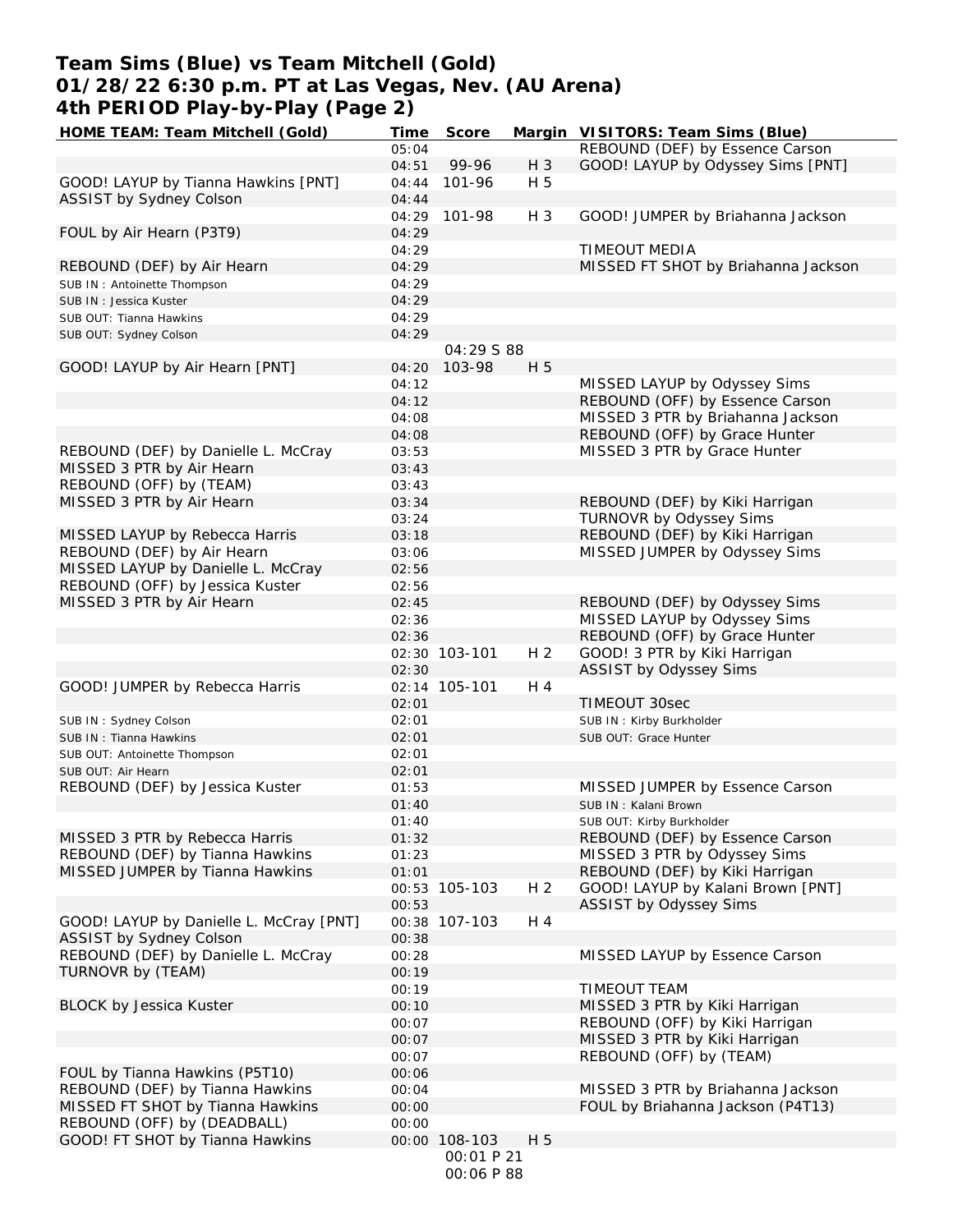# **Team Sims (Blue) vs Team Mitchell (Gold) 01/28/22 6:30 p.m. PT at Las Vegas, Nev. (AU Arena) 4th PERIOD Play-by-Play (Page 3)**

**HOME TEAM: Team Mitchell (Gold) Time Score Margin VISITORS: Team Sims (Blue)**

### Team Mitchell (Gold) 108, Team Sims (Blue) 103

|                                              | In. | Off | 2nd -             | Fast |                |                         |
|----------------------------------------------|-----|-----|-------------------|------|----------------|-------------------------|
| 4th period-only Paint T/O Chance Break Bench |     |     |                   |      |                |                         |
| Team Sims (Blue) 10 2 10                     |     |     |                   |      | $\overline{4}$ | Score tied - 0 times.   |
| Team Mitchell (Gold) 10                      |     |     | $\Omega$ $\Omega$ |      | - 8            | Lead changed - 0 times. |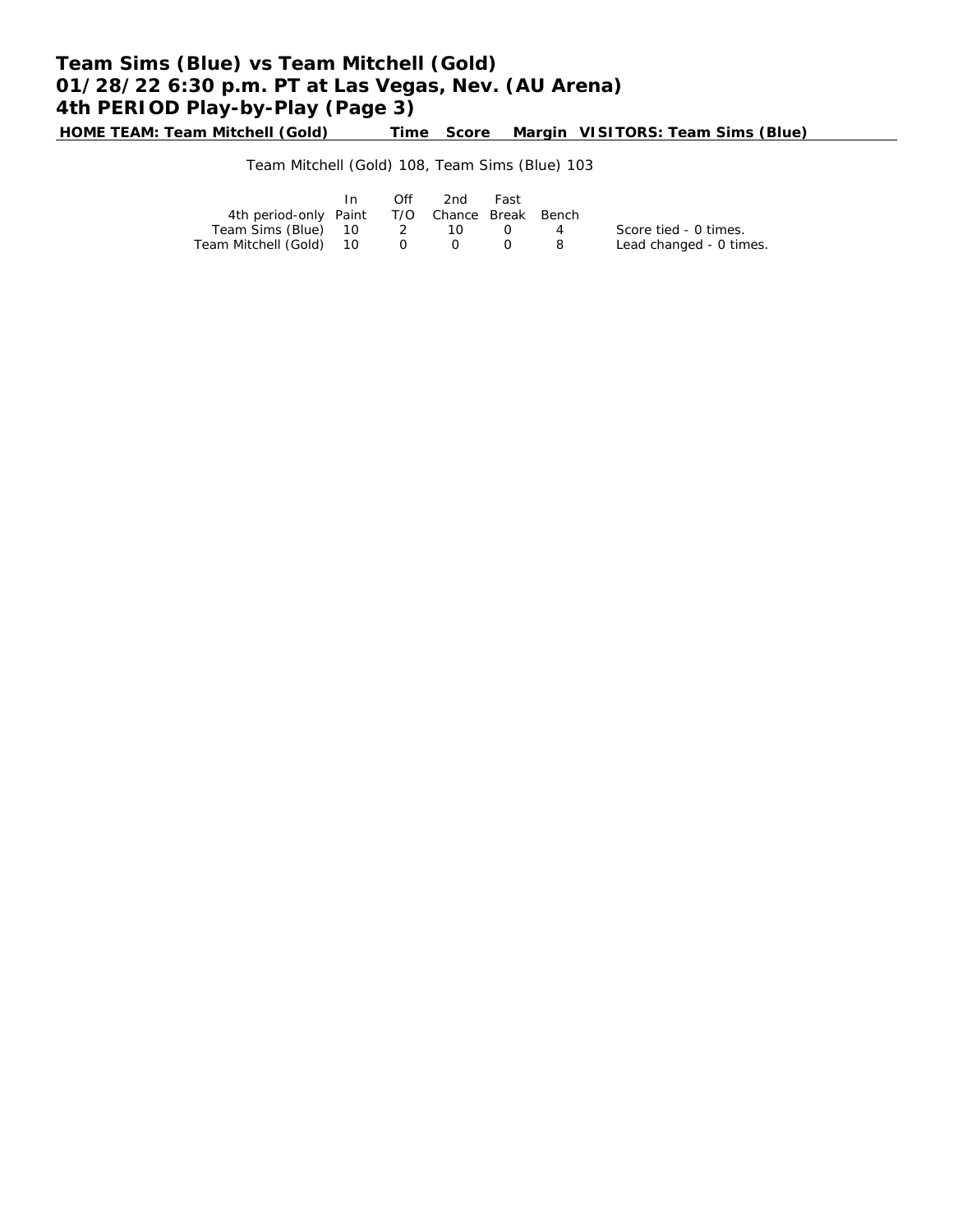### **Official Basketball Box Score -- 1st Period-Only Team Sims (Blue) vs Team Mitchell (Gold) 01/28/22 6:30 p.m. PT at Las Vegas, Nev. (AU Arena)**

**Team Sims (Blue) 22 • 0-1**

|                |                                                              |              | Total    | $3-$ Ptr              |         | Rebounds       |          |                 |    |                |                |          |                |          |                      |
|----------------|--------------------------------------------------------------|--------------|----------|-----------------------|---------|----------------|----------|-----------------|----|----------------|----------------|----------|----------------|----------|----------------------|
| ##             | Player                                                       |              |          | FG-FGA FG-FGA  FT-FTA |         | Off Def Tot    |          |                 | PF | ΤP             | A              | TO.      | Blk            | Stll     | Min                  |
| 12             | Kiki Harrigan                                                |              | $0 - 0$  | $O-O$                 | $0 - 0$ | Ο              | 0        |                 |    | Ω.             | 0              | O        | O              |          | 6                    |
| 0 <sub>5</sub> | <b>Essence Carson</b>                                        | $\mathbf{q}$ | $O-O$    | $0 - 0$               | $0 - 0$ | 0              | 3        | 3               |    | 0              | 0              |          | $\Omega$       | $\Omega$ | 6                    |
| 20             | Kirby Burkholder                                             | g            | $O-O$    | $0 - 0$               | $0 - 0$ | O              | Ω        |                 |    | 0              | 0              | $\Omega$ | $\circ$        |          |                      |
| 88             | Briahanna Jackson                                            | g            | $0 - 3$  | $O - 1$               | $0-0$   | 0              | 2        | $\overline{2}$  | 0  | 0              | $\overline{2}$ | 2        | $\overline{O}$ | O        | 8                    |
| 99             | <b>Odyssey Sims</b>                                          | g            | $2 - 2$  | $1 - 1$               | $0 - 0$ | O              |          |                 | O  | 5              | 3              | $\Omega$ | $\Omega$       |          |                      |
| 08             | Drew Edelman                                                 |              | $1 - 1$  | $0 - 0$               | $0 - 0$ | 1              | $\Omega$ | 1 <sub>1</sub>  | 0  | $\overline{2}$ | 0              |          | $\Omega$       |          | 3                    |
| 24             | Kalani Brown                                                 |              | $6 - 7$  | $O-O$                 | $3 - 4$ | $\overline{2}$ | O        | $\overline{2}$  | Ω  | 15             | 0              | $\Omega$ |                |          | 8                    |
| 36             | <b>Grace Hunter</b>                                          |              | $O - 3$  | $O - 1$               | $0 - 0$ | O              |          | 1 <sub>1</sub>  | O  | 0              | $\Omega$       | $\Omega$ | $\Omega$       | O        | 3                    |
|                | Team                                                         |              |          |                       |         | 0              | 2        | $\overline{2}$  |    |                |                |          |                |          |                      |
|                | Totals                                                       |              | $9 - 16$ | $1 - 3$               | $3 - 4$ | 3              | 9        | 12 <sub>1</sub> | 3  | 22             | 5              | 5        |                |          |                      |
|                | $FG \%$ :<br>56.3%<br>$9 - 16$<br>3FG %:<br>33.3%<br>$1 - 3$ |              |          |                       |         |                |          |                 |    |                |                |          |                |          | Deadball<br>Rebounds |

FT %: 3-4 75.0%

#### **Team Mitchell (Gold) 23 • 0-1**

|    |                                                                                            |              | Total    | $3-Ptr$       | Rebounds |                |                |                |               |                 |          |               |          |      |                           |
|----|--------------------------------------------------------------------------------------------|--------------|----------|---------------|----------|----------------|----------------|----------------|---------------|-----------------|----------|---------------|----------|------|---------------------------|
| ## | Player                                                                                     |              |          | FG-FGA FG-FGA | FT-FTA   | Off Def Tot    |                |                | <b>PF</b>     | TP              | A        | TO.           | Blk      | Stll | Min                       |
| 21 | <b>Tianna Hawkins</b>                                                                      |              | $0 - 2$  | 0-1           | $0 - 0$  | Ο              |                |                | $\mathcal{P}$ | 0               | $\Omega$ | Ω             | O        | O    | 6                         |
| 06 | Kelsey Mitchell                                                                            | $\mathbf{q}$ | $4 - 6$  | $2 - 2$       | $0 - 0$  | $\overline{O}$ | $\overline{O}$ | $\mathbf 0$    | $\Omega$      | 10 <sup>1</sup> |          | $\Omega$      | $\Omega$ | 0    | 10                        |
| 26 | Danielle L. McCray                                                                         | g            | 1-1      | $0 - 0$       | $O-O$    | $\overline{O}$ | 2              | 2              | Ο             | 2               | 3        | 0             | O        |      | 6                         |
| 51 | <b>Sydney Colson</b>                                                                       | g            | $1 - 3$  | $1 - 3$       | $0-0$    | $\overline{O}$ | $\Omega$       | $\overline{O}$ | O             | 3               |          |               | 0        | O    | 10                        |
| 75 | Air Hearn                                                                                  | q            | $O - 1$  | $0 - 1$       | $0 - 0$  | $\overline{O}$ |                |                | O             | 0               |          | 0             | O        | O    | 5                         |
| 15 | Rebecca Harris                                                                             |              | $1 - 2$  | $1 - 2$       | $0 - 0$  | 0              | $\Omega$       | $\overline{O}$ | $\Omega$      | 3 <sup>1</sup>  | $\Omega$ | $\Omega$      | $\Omega$ | 0    | 4                         |
| 30 | Jessica Kuster                                                                             |              | $1 - 2$  | 1-1           | $2 - 2$  | 0              | O              | $\overline{O}$ | $\Omega$      | 5               | O        |               | $\Omega$ | 0    | 5                         |
| 69 | Antoinette Thompson                                                                        |              | $0 - 0$  | $O-O$         | $O-O$    | 0              | $\Omega$       | 0              |               | $\Omega$        | $\Omega$ | Ω             | $\Omega$ | 0    |                           |
|    | Team                                                                                       |              |          |               |          | O              | 0              | O              |               |                 |          |               |          |      |                           |
|    | Totals                                                                                     |              | $8 - 17$ | $5 - 10$      | $2 - 2$  | $\overline{O}$ | 4              | 4              | 3             | 23              | 6        | $\mathcal{P}$ | O        | 1    |                           |
|    | 47.1%<br>$FG \%$ :<br>$8 - 17$<br>3FG %:<br>$5 - 10$<br>50.0%<br>FT %:<br>100.0<br>$2 - 2$ |              |          |               |          |                |                |                |               |                 |          |               |          |      | Deadball<br>Rebounds<br>O |

Officials: Erik Aellig, Ryan Johnson, Simona Petronyte Sandoval Technical fouls: Team Sims (Blue)-None. Team Mitchell (Gold)-None. Attendance:

| Score by periods      | 1st $\vert$ 2nd $\vert$ 3rd $\vert$ 4th |  | Totai |
|-----------------------|-----------------------------------------|--|-------|
| Team Sims (Blue)      |                                         |  |       |
| 'Team Mitchell (Gold) |                                         |  |       |

|        | In In |          | Off 2nd Fast                 |                  |     |
|--------|-------|----------|------------------------------|------------------|-----|
| Points |       |          | Paint T/O Chance Break Bench |                  |     |
| 88     | 14    | $\Omega$ | <b>B B</b>                   | $\Omega$         | -17 |
| 86     |       | я        | $\left( \right)$             | $\left( \right)$ | я   |

1

Last FG - 88 1st-00:10, 86 1st-01:03.

Largest lead - 88 None, 86 by 7 1st-08:30. 88 led for 00:00. 86 led for 29:52. Game was tied for 00:08.

Score tied - 1 time.

Lead changed - 0 times.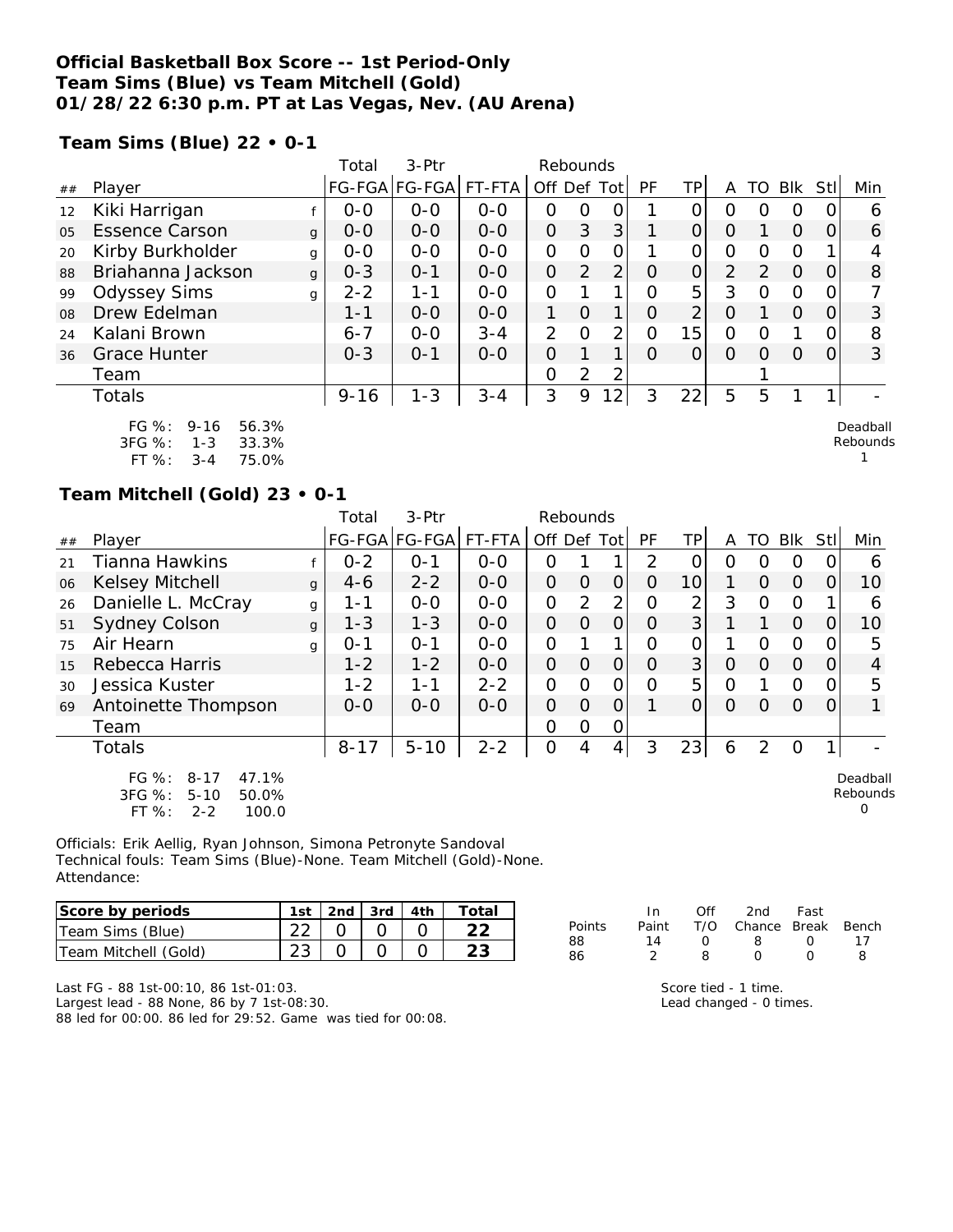#### **Official Basketball Box Score -- 2nd Period-Only Team Sims (Blue) vs Team Mitchell (Gold) 01/28/22 6:30 p.m. PT at Las Vegas, Nev. (AU Arena)**

**Team Sims (Blue) 32 • 0-1**

|    |                                                                                 |   | Total     | 3-Ptr         | Rebounds |                |                |                |                |                |                |                |               |         |                           |
|----|---------------------------------------------------------------------------------|---|-----------|---------------|----------|----------------|----------------|----------------|----------------|----------------|----------------|----------------|---------------|---------|---------------------------|
| ## | Player                                                                          |   |           | FG-FGA FG-FGA | FT-FTA   | Off Def Tot    |                |                | PF             | <b>TP</b>      | A              | TO             |               | Blk Stl | Min                       |
| 12 | Kiki Harrigan                                                                   |   | $1 - 2$   | $0 - 1$       | $0 - 0$  | 0              |                |                | O              | 2              | 0              | 0              | $\Omega$      |         |                           |
| 05 | <b>Essence Carson</b>                                                           | g | $2 - 2$   | $1 - 1$       | $0-0$    | 1              | 3              | 4              |                | 5              | 1              | $\overline{2}$ | $\Omega$      |         | 7                         |
| 20 | Kirby Burkholder                                                                | g | $1 - 1$   | $0-0$         | $1 - 1$  | 0              |                |                | $\overline{O}$ | 3              |                |                | $\Omega$      | 0       | 4                         |
| 88 | Briahanna Jackson                                                               | g | $2 - 3$   | $0 - 1$       | $O-O$    | $\overline{O}$ | 0              | 0              | $\Omega$       | 4              |                | 2              | 0             |         | 8                         |
| 99 | <b>Odyssey Sims</b>                                                             | g | $1 - 3$   | $1 - 1$       | $4 - 4$  | O              |                |                | O              | $\overline{7}$ | 6              |                | $\Omega$      | O       | 8                         |
| 08 | Drew Edelman                                                                    |   | $1 - 1$   | $0-0$         | $0-0$    | $\overline{O}$ | $\overline{2}$ | 2              |                | $\overline{2}$ | 0              |                | $\Omega$      | O       | $\overline{2}$            |
| 24 | Kalani Brown                                                                    |   | $4 - 4$   | $0-0$         | $1 - 1$  | $\overline{O}$ |                | 1              | 0              | 9              | $\mathcal{O}$  | $\mathcal{O}$  | $\Omega$      | 0       | 6                         |
| 35 | Tina Roy                                                                        |   | $0-0$     | $0-0$         | $O-O$    | $\mathsf O$    | 0              | $\mathcal{O}$  | 0              | $\Omega$       | $\overline{O}$ | $\overline{O}$ | $\mathcal{O}$ | 0       | 1                         |
| 36 | Grace Hunter                                                                    |   | $0-0$     | $0-0$         | $0 - 0$  | 0              | 0              | $\overline{O}$ | $\mathcal{P}$  | 0              | $\Omega$       | $\Omega$       | 0             | 0       | 3                         |
|    | Team                                                                            |   |           |               |          | 0              | $\overline{O}$ | $\overline{O}$ |                |                |                |                |               |         |                           |
|    | Totals                                                                          |   | $12 - 16$ | $2 - 4$       | 6-6      | 1              | 9              | 10             | 4              | 32             | 9              | 7              | $\Omega$      | 3       |                           |
|    | FG %: 12-16<br>75.0%<br>3FG %:<br>50.0%<br>$2 - 4$<br>FT %:<br>100.0<br>$6 - 6$ |   |           |               |          |                |                |                |                |                |                |                |               |         | Deadball<br>Rebounds<br>O |
|    | Team Mitchell (Gold) 27 • 0-1                                                   |   |           |               |          |                |                |                |                |                |                |                |               |         |                           |
|    |                                                                                 |   | Total     | 3-Ptr         |          | Rebounds       |                |                |                |                |                |                |               |         |                           |
| ## | Player                                                                          |   |           | FG-FGA FG-FGA | FT-FTA   | Off Def Tot    |                |                | PF             | <b>TP</b>      | A              | TO             | Blk           | Stl     | Min                       |
| 21 | Tianna Hawkins                                                                  |   | $2 - 5$   | $0 - 2$       | $1 - 1$  | 0              |                |                | O              | 5              |                | 0              | O             | 0       | 7                         |

| 06 | <b>Kelsey Mitchell</b>                                                              | g | $3 - 3$   | $2 - 2$ | $0 - 0$ | $\Omega$ |          |   | $\Omega$ | 8 <sup>1</sup>  |          | O |          | $\Omega$ | 7                     |
|----|-------------------------------------------------------------------------------------|---|-----------|---------|---------|----------|----------|---|----------|-----------------|----------|---|----------|----------|-----------------------|
| 26 | Danielle L. McCray                                                                  | g | $O - 4$   | $O-O$   | $O-O$   |          |          | ◠ |          |                 | Ω        | O | O        | 0        | 7                     |
| 51 | <b>Sydney Colson</b>                                                                | g | $3 - 4$   | $O - 1$ | $4 - 5$ | $\Omega$ | $\Omega$ |   | 3        | 10 <sub>1</sub> | 3        | 2 |          | 4        | 7                     |
| 75 | Air Hearn                                                                           | g | $0 - 2$   | $O-O$   | $0-0$   | O        | O        |   |          | O               | O        | 0 |          |          | 4                     |
| 15 | Rebecca Harris                                                                      |   | $1 - 2$   | $O - 1$ | $0-0$   | 0        | $\Omega$ |   | $\Omega$ |                 | 0        | 2 | $\Omega$ | 1        | 7                     |
| 30 | Jessica Kuster                                                                      |   | $O - 1$   | $0 - 1$ | $O-O$   | 0        | 0        |   | $\Omega$ | 0               | 0        | 0 | Ω        | 0        | 5                     |
| 69 | Antoinette Thompson                                                                 |   | $1 - 1$   | $O-O$   | $O-O$   |          | $\Omega$ |   | $\Omega$ |                 | $\Omega$ | 0 | $\Omega$ | $\Omega$ | 2                     |
|    | Team                                                                                |   |           |         |         | 2        | $\Omega$ | 2 |          |                 |          |   |          |          |                       |
|    | Totals                                                                              |   | $10 - 22$ | $2 - 7$ | $5 - 6$ | 4        | 3        |   | 5        | 27              | 5        | 4 | O        | 6        |                       |
|    | FG %: 10-22<br>45.5%<br>$3FG \%$ :<br>$2 - 7$<br>28.6%<br>FT %:<br>83.3%<br>$5 - 6$ |   |           |         |         |          |          |   |          |                 |          |   |          |          | Deadba<br>Reboun<br>0 |

Officials: Erik Aellig, Ryan Johnson, Simona Petronyte Sandoval Technical fouls: Team Sims (Blue)-None. Team Mitchell (Gold)-None. Attendance:

| Score by periods     | 1st   2nd   3rd   4th |  | Total |
|----------------------|-----------------------|--|-------|
| Team Sims (Blue)     |                       |  |       |
| Team Mitchell (Gold) |                       |  |       |

|        | In.   | Off | 2nd                    | Fast |    |
|--------|-------|-----|------------------------|------|----|
| Points | Paint |     | T/O Chance Break Bench |      |    |
| 88     | 18    | 6.  | $\left( \right)$       | 4    | 11 |
| 86     | 12    | Q   | $\mathcal{D}$          | O    |    |
|        |       |     |                        |      |    |

Deadball Rebounds 0

Last FG - 88 2nd-00:08, 86 2nd-00:03. Largest lead - 88 by 12 2nd-04:15, 86 by 7 1st-08:30. 88 led for 28:45. 86 led for -9:-35. Game was tied for 00:50.

Score tied - 1 time. Lead changed - 2 times.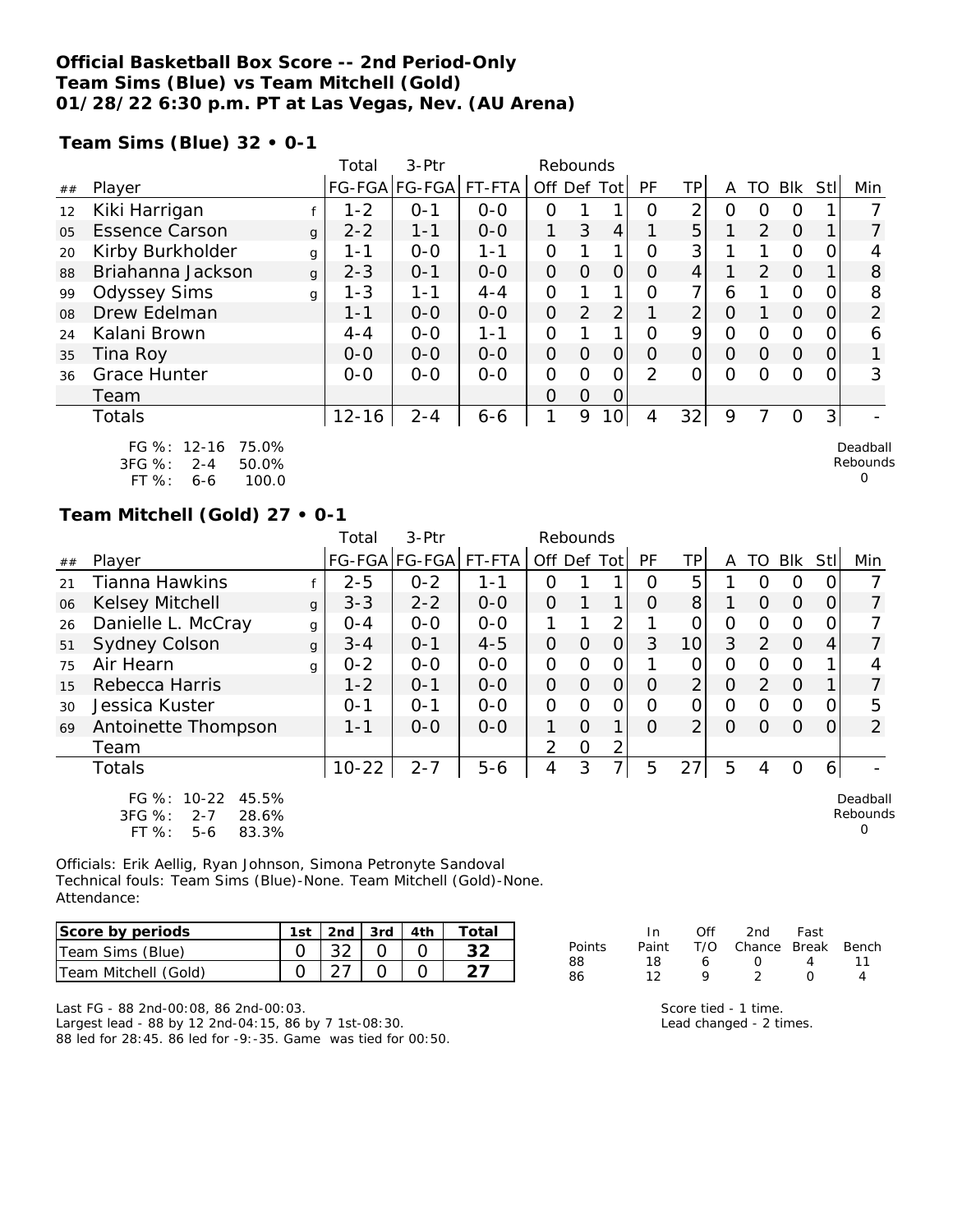#### **Official Basketball Box Score -- 3rd Period-Only Team Sims (Blue) vs Team Mitchell (Gold) 01/28/22 6:30 p.m. PT at Las Vegas, Nev. (AU Arena)**

**Team Sims (Blue) 27 • 0-1**

|                |                                                                                                                        |              | Total    | 3-Ptr         |         |                | Rebounds       |                |                |                |                |          |                |                |                |
|----------------|------------------------------------------------------------------------------------------------------------------------|--------------|----------|---------------|---------|----------------|----------------|----------------|----------------|----------------|----------------|----------|----------------|----------------|----------------|
| ##             | Player                                                                                                                 |              |          | FG-FGA FG-FGA | FT-FTA  | Off Def Tot    |                |                | PF             | TP             | A              | TO       | <b>Blk</b>     | <b>StII</b>    | Min            |
| 12             | Kiki Harrigan                                                                                                          |              | 1-1      | $O-O$         | $0 - 0$ | O              | O              | 0              |                | 2              | 0              | Ω        | $\circ$        | 0              | 5              |
| 0 <sub>5</sub> | <b>Essence Carson</b>                                                                                                  | $\mathbf{q}$ | $1 - 2$  | $0 - 1$       | $2 - 2$ | 0              | $\overline{O}$ | $\Omega$       |                | $\overline{4}$ | $\Omega$       | $\Omega$ | $\Omega$       | 0              | 8              |
| 20             | Kirby Burkholder                                                                                                       | g            | $0-0$    | $O-O$         | $0-0$   | $\overline{O}$ |                |                |                | 0              | $\overline{O}$ |          | $\Omega$       | O              | 4              |
| 88             | Briahanna Jackson                                                                                                      | g            | $0 - 4$  | $O-O$         | $0 - 0$ | 0              | 0              | $\mathbf 0$    | $\overline{2}$ | 0              | $\overline{2}$ | $\Omega$ | $\Omega$       | O              |                |
| 99             | <b>Odyssey Sims</b>                                                                                                    | q            | $5 - 7$  | $2 - 3$       | $5-5$   | $\overline{O}$ | 0              | $\overline{O}$ | O              | 17             | $\mathcal{O}$  |          | $\Omega$       | 2              | 10             |
| 08             | Drew Edelman                                                                                                           |              | $0-0$    | $0-0$         | $0-0$   | $\mathcal{O}$  | 0              | 0              |                | 0              | $\overline{O}$ |          | 0              | 0              |                |
| 24             | Kalani Brown                                                                                                           |              | $2 - 3$  | $O-O$         | $0-0$   | 0              | 3              | 3              | $\overline{2}$ | 4              | $\overline{2}$ |          | 1              | $\Omega$       | 8              |
| 36             | <b>Grace Hunter</b>                                                                                                    |              | $0 - 1$  | $0 - 1$       | $0-0$   | $\overline{O}$ |                | 1              | $\overline{O}$ | $\overline{O}$ | $\overline{O}$ | $\Omega$ | $\overline{O}$ | 0              | $\overline{2}$ |
| 42             | Shannon McCallum                                                                                                       |              | $0 - 1$  | $0 - 1$       | $0-0$   | $\overline{O}$ |                |                | $\Omega$       | $\Omega$       | $\Omega$       | $\Omega$ | $\Omega$       | $\Omega$       |                |
|                | Team                                                                                                                   |              |          |               |         |                | 0              |                |                |                |                |          |                |                |                |
|                | Totals                                                                                                                 |              | $9 - 19$ | $2 - 6$       | $7 - 7$ | 1              | 6              | 7              | 8              | 27             | 4              | 4        | 1              | $\overline{2}$ |                |
|                | $FG \%$ :<br>$9 - 19$<br>47.4%<br>Deadball<br>3FG %:<br>Rebounds<br>$2 - 6$<br>33.3%<br>O<br>FT %:<br>$7 - 7$<br>100.0 |              |          |               |         |                |                |                |                |                |                |          |                |                |                |
|                | Team Mitchell (Gold) 36 · 0-1                                                                                          |              |          |               |         |                |                |                |                |                |                |          |                |                |                |
|                |                                                                                                                        |              | Total    | 3-Ptr         |         |                | Rebounds       |                |                |                |                |          |                |                |                |
| ##             | Player                                                                                                                 |              |          | FG-FGA FG-FGA | FT-FTA  | Off Def Tot    |                |                | PF             | <b>TP</b>      | A              | TO       | <b>Blk</b>     | Stll           | Min            |
| 21             | Tianna Hawkins                                                                                                         |              | $1 - 1$  | $O-O$         | $2 - 2$ | 0              | 4              | 4              | $\overline{2}$ | 4              | $\overline{2}$ | $\Omega$ | $\Omega$       |                | 10             |
| 06             | <b>Kelsey Mitchell</b>                                                                                                 | g            | $2 - 2$  | $1 - 1$       | 4-4     | 0              |                | 1              | O              | 9              |                |          |                | 0              | 8              |

26 Danielle L. McCray g 1-1 | 0-0 | 1-2 | 1 0 1 | 0 3 | 1 1 0 0 | 3 51 Sydney Colson g | 1-3 | 1-3 | 0-0 | 0 2 2 | 0 3 | 2 0 0 0 | 7 75 Air Hearn g 3-5 2-3 0-0 0 1 1 1 8 0 0 0 1 8 15 Rebecca Harris 2-3 0-0 3-3 0 0 0 1 7 0 0 0 0 6 30 Jessica Kuster 1 0-0 0-0 0-0 0-0 0 0 0 0 0 1 0 0 0 2 69 Antoinette Thompson | 1-2 | 0-0 | 0-0 | 0 1 1 | 3 2 | 1 1 0 0 | 3

Totals 11-17 4-7 10-11 1 9 10 7 36 8 4 1 2 -

Team | | | | 0 0 0| | 1

FG %: 11-17 64.7% 3FG %: 4-7 57.1% FT %: 10-11 90.9%

Deadball Rebounds 0

Officials: Erik Aellig, Ryan Johnson, Simona Petronyte Sandoval Technical fouls: Team Sims (Blue)-None. Team Mitchell (Gold)-None. Attendance:

| Score by periods     |  |    | 1st   2nd   3rd   4th   Total |
|----------------------|--|----|-------------------------------|
| Team Sims (Blue)     |  |    |                               |
| Team Mitchell (Gold) |  | 36 |                               |

|        | In In |    | Off 2nd                      | Fast          |  |
|--------|-------|----|------------------------------|---------------|--|
| Points |       |    | Paint T/O Chance Break Bench |               |  |
| 88     | 8.    | 4  | $\left( \right)$             | $\mathcal{L}$ |  |
| 86     | 8.    | 6. | O                            | я             |  |
|        |       |    |                              |               |  |

Last FG - 88 3rd-01:07, 86 3rd-01:32. Largest lead - 88 by 12 2nd-04:15, 86 by 10 3rd-01:32. 88 led for -6:-8. 86 led for 15:29. Game was tied for 00:39.

Score tied - 2 times. Lead changed - 3 times.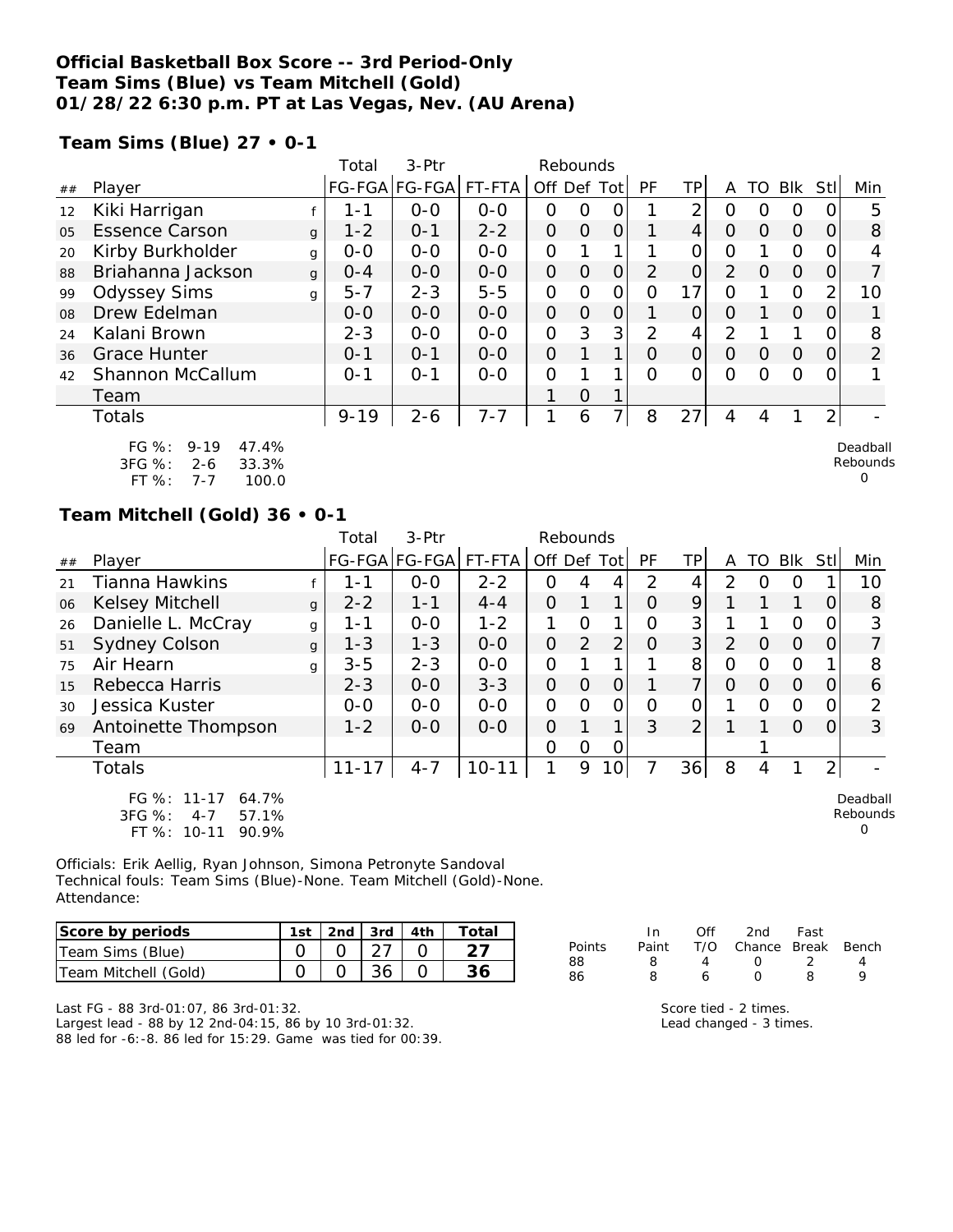### **Official Basketball Box Score -- 4th Period-Only Team Sims (Blue) vs Team Mitchell (Gold) 01/28/22 6:30 p.m. PT at Las Vegas, Nev. (AU Arena)**

**Team Sims (Blue) 22**

|                |                       |              | Total     | $3-$ Ptr      |         | Rebounds       |          |                 |          |                |          |                  |            |          |          |
|----------------|-----------------------|--------------|-----------|---------------|---------|----------------|----------|-----------------|----------|----------------|----------|------------------|------------|----------|----------|
| ##             | Player                |              |           | FG-FGA FG-FGA | FT-FTA  | Off Def        |          | Tot             | PF       | TPI            | Α        | TO               | <b>Blk</b> | Stl      | Min      |
| 12             | Kiki Harrigan         |              | $2 - 5$   | $1 - 3$       | $0-0$   |                | 5        | 6               |          | 5              | O        | $\left( \right)$ | O          |          | 10       |
| 0 <sub>5</sub> | <b>Essence Carson</b> | g            | $3 - 5$   | $0 - 0$       | $0 - 0$ | $\overline{2}$ | 2        | 4               |          | 6              | $\Omega$ | 0                | $\Omega$   | 0        | 10       |
| 20             | Kirby Burkholder      | g            | $0 - 0$   | $0 - 0$       | $0 - 0$ | O              | $\Omega$ | $\overline{O}$  | $\Omega$ | 0              | O        | O                | $\Omega$   |          |          |
| 88             | Briahanna Jackson     | $\mathbf{q}$ | $2 - 5$   | $1 - 3$       | $O - 1$ | 0              | $\Omega$ | $\Omega$        | 2        | 5              | 2        | 0                | $\Omega$   | $\Omega$ | 8        |
| 99             | <b>Odyssey Sims</b>   | g            | 1-8       | $O - 1$       | $0 - 0$ |                |          | 2               |          | 2              | 3        | $\mathcal{P}$    | $\Omega$   |          | 10       |
| 24             | Kalani Brown          |              | $2 - 2$   | $0-0$         | $O - 1$ |                | $\Omega$ | 1               | $\Omega$ | $\overline{4}$ | $\Omega$ | $\Omega$         | $\Omega$   | 0        | 5        |
| 36             | Grace Hunter          |              | $O - 1$   | $O - 1$       | $0 - 0$ | 2              | $\Omega$ | 2               | $\Omega$ |                | O        | O                | $\Omega$   | $\Omega$ | 3        |
|                | Team                  |              |           |               |         |                | $\Omega$ |                 |          |                |          |                  |            |          |          |
|                | Totals                |              | $10 - 26$ | $2 - 8$       | $0 - 2$ | 8              | 8        | 16 <sub>1</sub> | 5        | 22             | 5        | $\mathcal{P}$    | O          | 2        |          |
|                | FG %: 10-26 38.5%     |              |           |               |         |                |          |                 |          |                |          |                  |            |          | Deadball |

| I VJ 70.   | I ∪−∠∪ | - 90.970 |
|------------|--------|----------|
| $3FG \%$ : | 2-8    | 25.0%    |
| FT %:      | 0-2    | $0.0\%$  |

**Team Mitchell (Gold) 22**

|    |                                                                                           |              | Total    | 3-Ptr                | Rebounds |                |          |          |          |                |          |          |          |          |                      |
|----|-------------------------------------------------------------------------------------------|--------------|----------|----------------------|----------|----------------|----------|----------|----------|----------------|----------|----------|----------|----------|----------------------|
| ## | Player                                                                                    |              |          | FG-FGA FG-FGA FT-FTA |          | Off Def Tot    |          |          | PF       | TP             | A        | TO       | Blk      | Stll     | Min                  |
| 21 | <b>Tianna Hawkins</b>                                                                     |              | $2 - 3$  | $0 - 0$              | $1 - 2$  | 0              | 4        | 4        |          | 5              | O        | $\left($ | $\Omega$ |          |                      |
| 06 | <b>Kelsey Mitchell</b>                                                                    | $\mathbf{q}$ | $O - 1$  | $0 - 0$              | $0 - 0$  | $\Omega$       | $\Omega$ | $\Omega$ | $\Omega$ | 0              |          | $\Omega$ | $\Omega$ | $\Omega$ | 3                    |
| 26 | Danielle L. McCray                                                                        | g            | $1 - 2$  | $0 - 0$              | $2 - 2$  | O              | 3        | 3        | O        | 4              | $\Omega$ | $\Omega$ | $\Omega$ |          | 8                    |
| 51 | <b>Sydney Colson</b>                                                                      | g            | $O - 1$  | $0 - 0$              | $0 - 0$  | $\Omega$       | 0        | $\Omega$ | $\Omega$ | $\Omega$       | 3        | $\Omega$ | $\Omega$ | 0        |                      |
| 75 | Air Hearn                                                                                 | q            | $2 - 5$  | $1 - 4$              | $0 - 0$  | O              | 2        | 2        |          | 5              | 0        | $\Omega$ | $\Omega$ |          | 4                    |
| 15 | Rebecca Harris                                                                            |              | $2 - 5$  | $1 - 2$              | $0 - 0$  | $\Omega$       | $\Omega$ | $\Omega$ | $\Omega$ | 5              | $\Omega$ |          | $\Omega$ | $\Omega$ | 8                    |
| 30 | Jessica Kuster                                                                            |              | 1-1      | $0 - 0$              | $1 - 1$  |                |          | 2        |          | 3 <sup>1</sup> | $\Omega$ |          |          |          | 6                    |
| 69 | Antoinette Thompson                                                                       |              | $0 - 0$  | $0 - 0$              | $0-0$    | $\Omega$       | $\Omega$ | $\Omega$ | $\Omega$ | $\Omega$       | $\Omega$ | $\Omega$ | $\Omega$ | $\Omega$ | 4                    |
|    | Team                                                                                      |              |          |                      |          |                | O        |          |          |                |          |          |          |          |                      |
|    | <b>Totals</b>                                                                             |              | $8 - 18$ | $2 - 6$              | $4 - 5$  | $\overline{2}$ | 10       | 12       | 3        | 22             | 4        | 3        |          |          |                      |
|    | $FG \%$ :<br>$8 - 18$<br>44.4%<br>3FG %:<br>33.3%<br>$2 - 6$<br>FT %:<br>80.0%<br>$4 - 5$ |              |          |                      |          |                |          |          |          |                |          |          |          |          | Deadball<br>Rebounds |

Officials: Erik Aellig, Ryan Johnson, Simona Petronyte Sandoval Technical fouls: Team Sims (Blue)-None. Team Mitchell (Gold)-None. Attendance:

| Score by periods     | 1st | 2nd $\frac{1}{3}$ 3rd $\frac{1}{4}$ 4th | Total |
|----------------------|-----|-----------------------------------------|-------|
| Team Sims (Blue)     |     |                                         |       |
| Team Mitchell (Gold) |     |                                         |       |

In Off 2nd Fast<br>Paint T/O Chance Break Points Paint T/O Chance Break Bench<br>88 10 2 10 0 4 88 10 2 10 0 4 86 10 0 0 0 8

Rebounds 0

Last FG - 88 4th-00:53, 86 4th-00:38.

Largest lead - 88 by 12 2nd-04:15, 86 by 10 3rd-01:32. 88 led for 00:00. 86 led for 00:-4. Game was tied for 00:00.

| Score tied - 0 times.   |
|-------------------------|
| Lead changed - 0 times. |